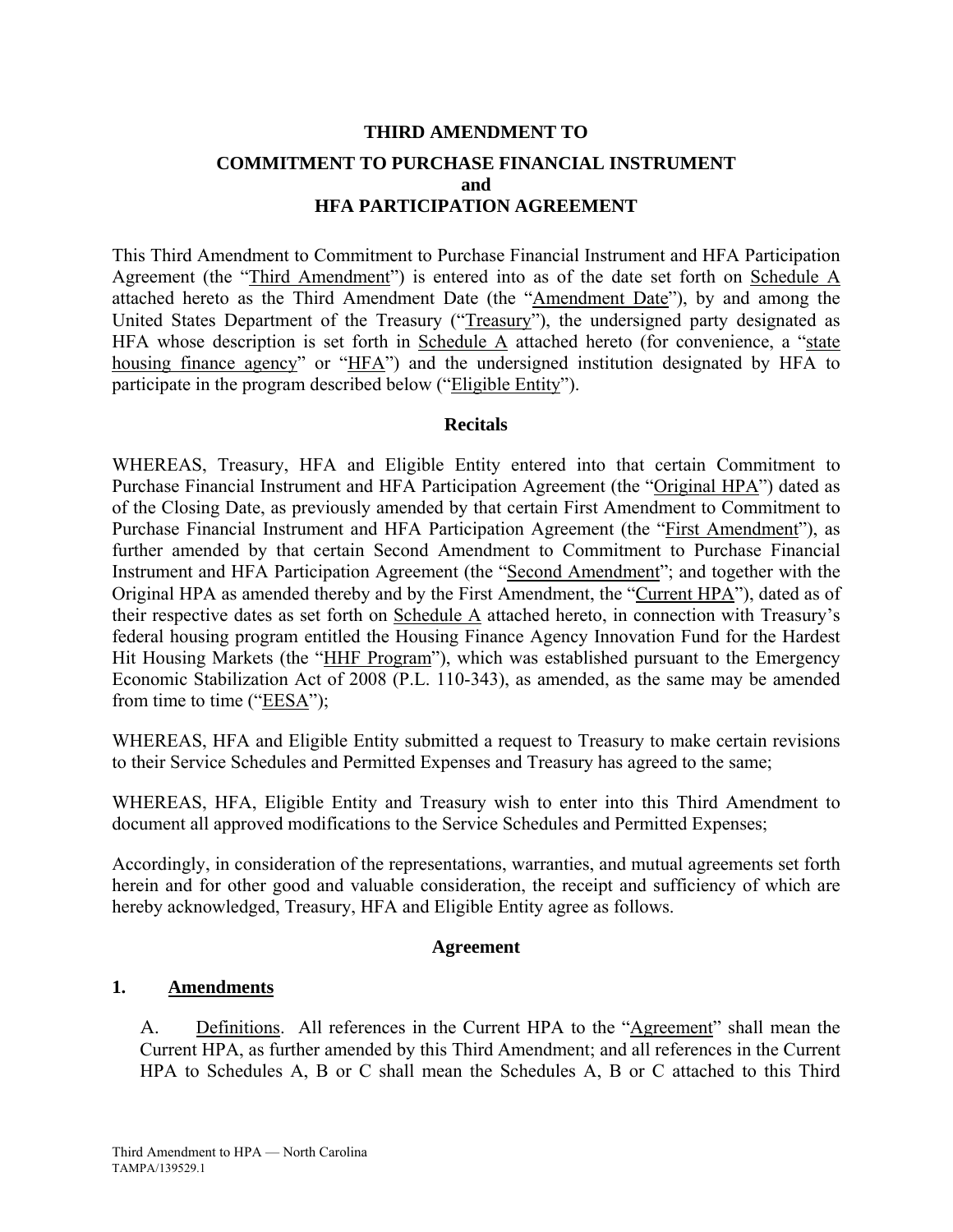Amendment. All references herein to the "HPA" shall mean the Current HPA, as further amended by this Third Amendment.

B. Schedule A. Schedule A attached to the Current HPA is hereby deleted in its entirety and replaced with Schedule A attached to this Third Amendment.

C. Schedule B. Schedule B attached to the Current HPA is hereby deleted in its entirety and replaced with Schedule B attached to this Third Amendment.

D. Schedule C. Schedule C attached to the Current HPA is hereby deleted in its entirety and replaced with Schedule C attached to this Third Amendment.

## **2. Representations, Warranties and Covenants**

A. HFA and Eligible Entity. HFA and Eligible Entity, each for itself, make the following representations, warranties and covenants to Treasury and the truth and accuracy of such representations and warranties and compliance with and performance of such covenants are continuing obligations of HFA and Eligible Entity, each as to itself. In the event that any of the representations or warranties made herein cease to be true and correct or HFA or Eligible Entity breaches any of its covenants made herein, HFA or Eligible Entity, as the case may be, agrees to notify Treasury immediately and the same shall constitute an Event of Default under the HPA.

(1) HFA and Eligible Entity each hereby certifies, represents and warrants as of the date hereof that each of the representations and warranties of HFA or Eligible Entity, as applicable, contained in the HPA are true, correct, accurate and complete in all material respects as of the date hereof. All covenants of HFA or Eligible Entity, as applicable, contained in the HPA shall remain in full force and effect and neither HFA, nor Eligible Entity is in breach of any such covenant.

(2) Eligible Entity has the full corporate power and authority to enter into, execute, and deliver this Third Amendment and any other closing documentation delivered to Treasury in connection with this Third Amendment, and to perform its obligations hereunder and thereunder.

(3) HFA has the full legal power and authority to enter into, execute, and deliver this Third Amendment and any other closing documentation delivered to Treasury in connection with this Third Amendment, and to perform its obligations hereunder and thereunder.

## **3. Miscellaneous**

A. The recitals set forth at the beginning of this Third Amendment are true and accurate and are incorporated herein by this reference.

B. Capitalized terms used but not defined herein shall have the meanings ascribed to them in the HPA.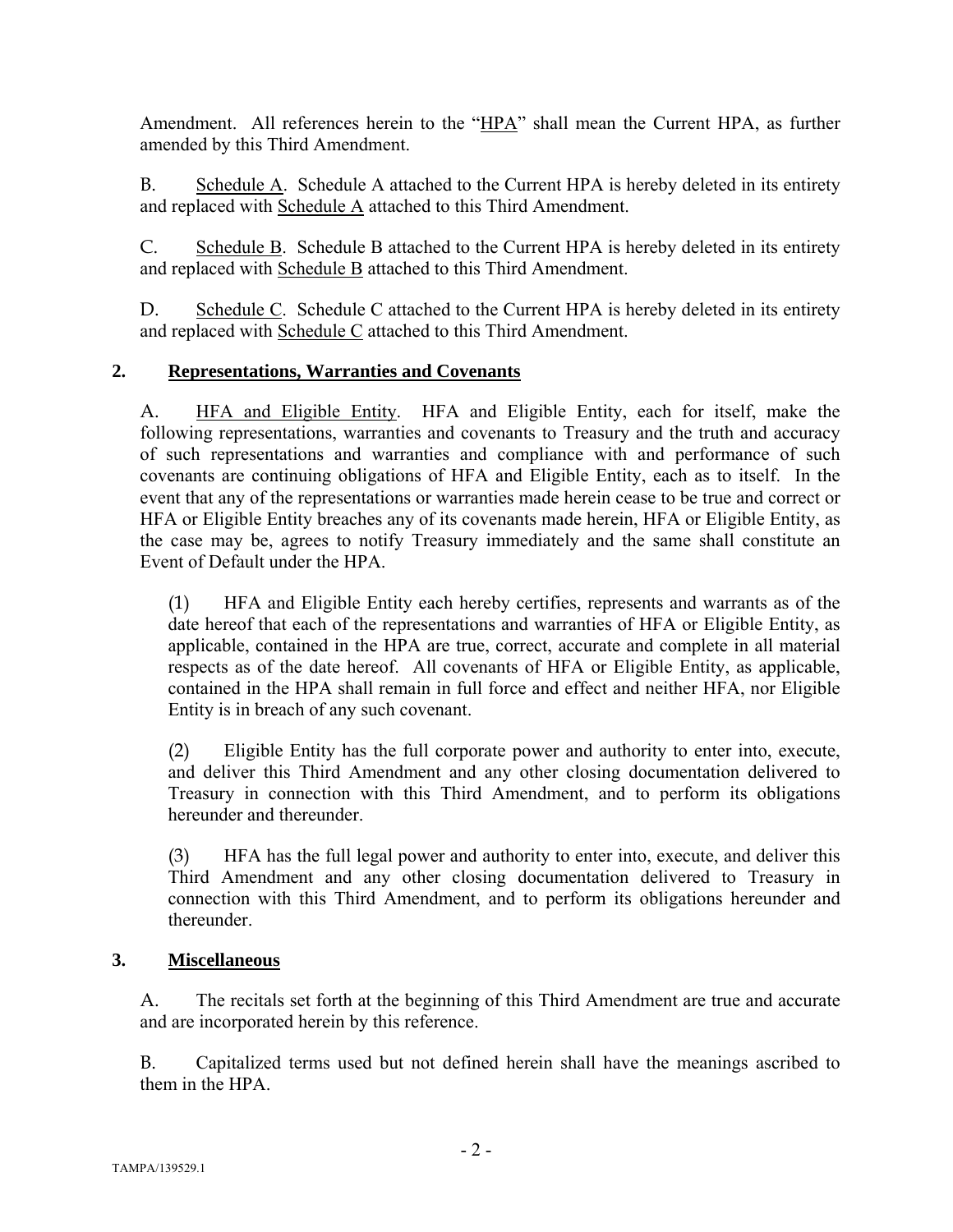C. Any provision of the HPA that is determined to be prohibited or unenforceable in any jurisdiction shall, as to such jurisdiction, be ineffective to the extent of such prohibition or unenforceability without invalidating the remaining provisions of the HPA, and no such prohibition or unenforceability in any jurisdiction shall invalidate such provision in any other jurisdiction.

D. This Third Amendment may be executed in two or more counterparts (and by different parties on separate counterparts), each of which shall be deemed an original, but all of which together shall constitute one and the same instrument. Facsimile or electronic copies of this Third Amendment shall be treated as originals for all purposes.

#### [SIGNATURE PAGE FOLLOWS; REMAINDER OF PAGE INTENTIONALLY LEFT BLANK]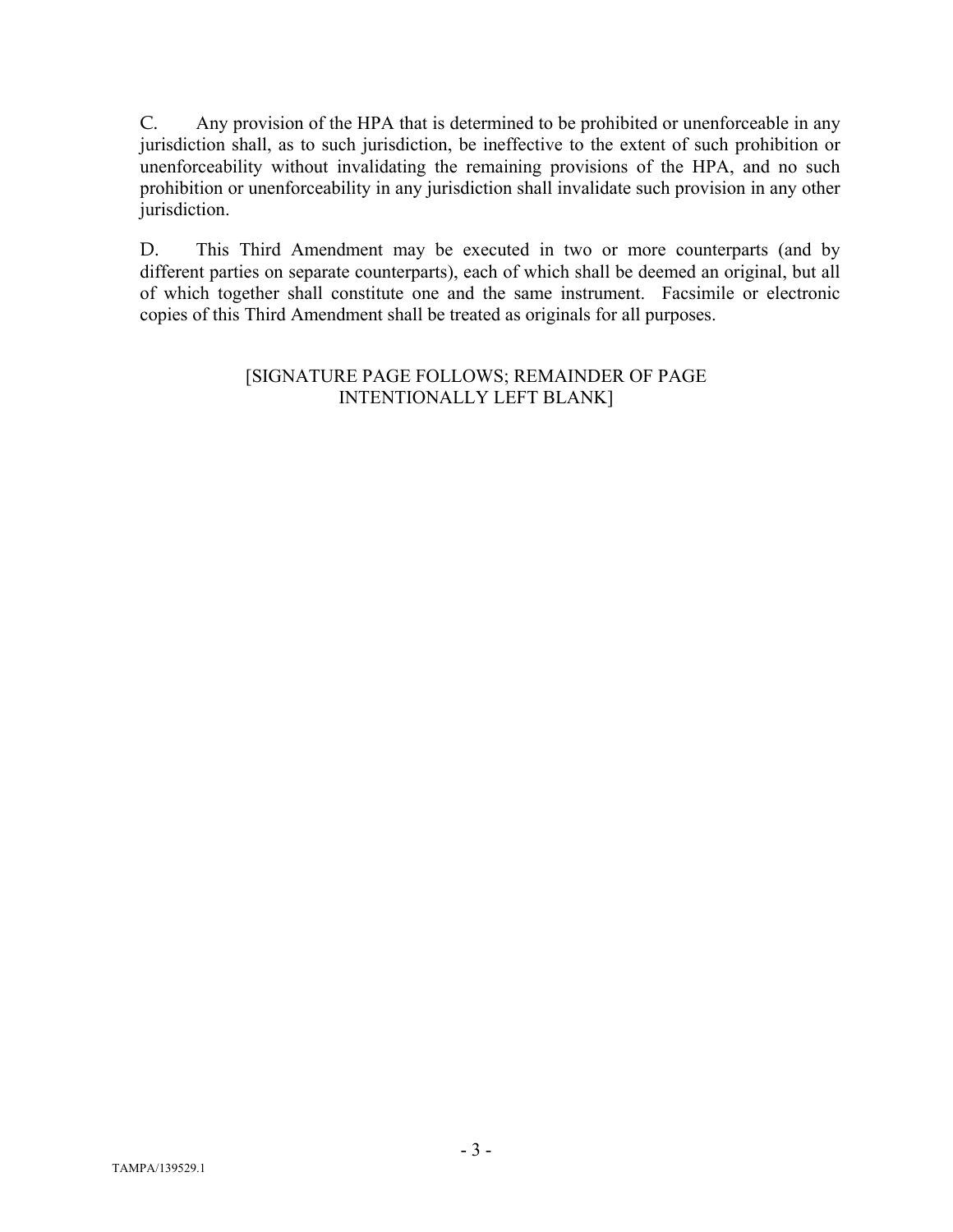**In Witness Whereof**, HFA, Eligible Entity and Treasury by their duly authorized officials hereby execute and deliver this Third Amendment to Commitment to Purchase Financial Instrument and HFA Participation Agreement as of the Amendment Date.

#### **HFA**: **TREASURY**:

NORTH CAROLINA HOUSING FINANCE **AGENCY** 

UNITED STATES DEPARTMENT OF THE **TREASURY** 

By:  $/s/ A.R.$  Kucab By: Name: A.R. Kucab Name: Timothy G. Massad

Title: Executive Director Title: Acting Assistant Secretary for Financial Stability

#### **ELIGIBLE ENTITY**:

NORTH CAROLINA HOUSING FINANCE **AGENCY** 

By:  $\frac{|s|}{A.R. Kucab}$  $\frac{(S/A.R. \text{Nucav})}{\text{Name: A.R. Kucab}}$ Title: Executive Director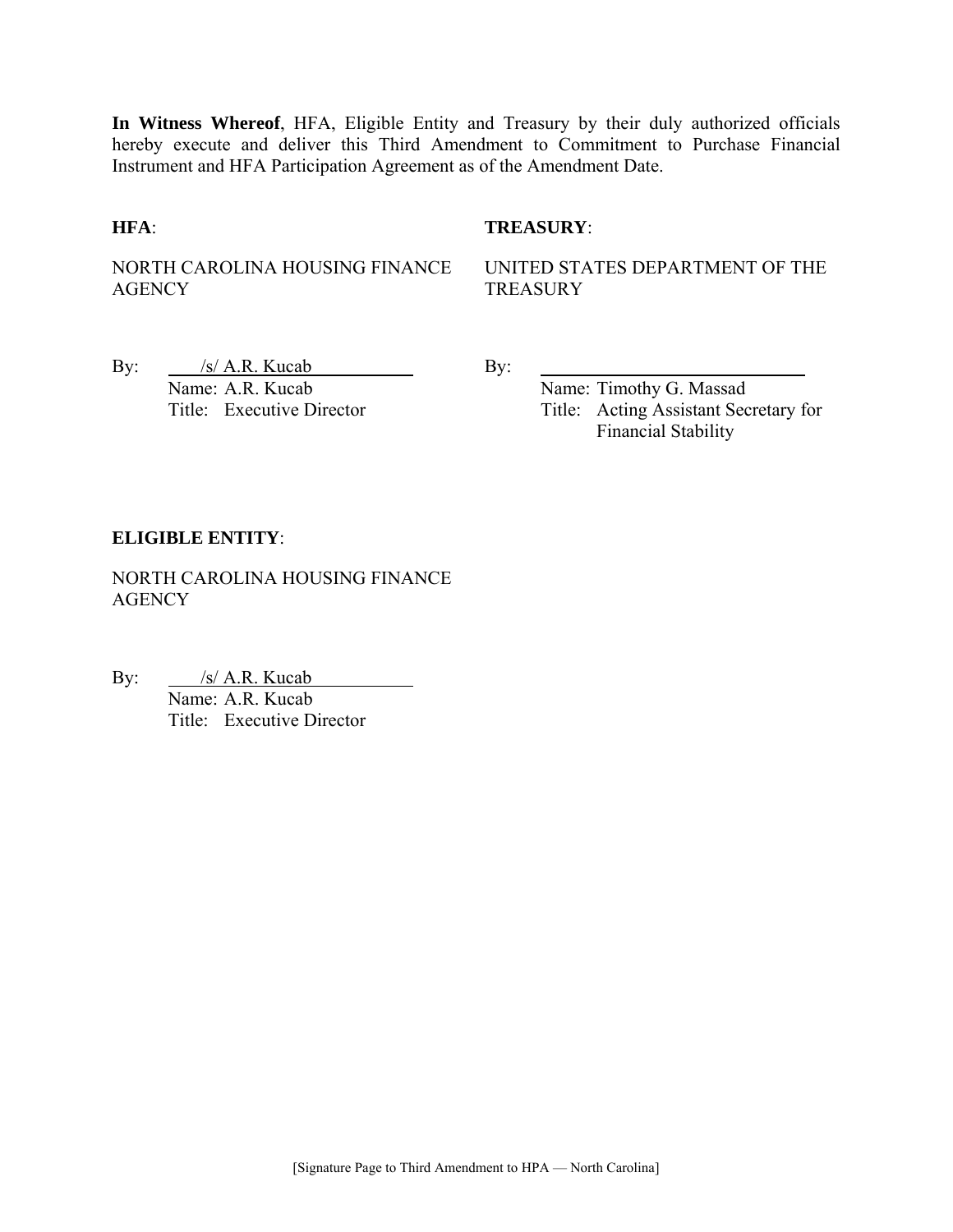**In Witness Whereof,** HFA, Eligible Entity and Treasury by their duly authorized officials hereby execute and deliver this Third Amendment to Commitment to Purchase Financial Instrument and HFA Participation Agreement as of the Amendment Date.

BFA:

By:

#### TREASURY:

NORTH CAROLINA HOUSING FINANCE **AGENCY** 

UNITED STATES DEPARTMENT OF THE TREASURY

By:

Name: Timothy G. Massad Title: Acting Assistant Secretary for Financial Stability

#### **ELIGIBLE** ENTITY:

Name: Title:

NORTH CAROLINA HOUSING FINANCE **AGENCY** 

By:

Name: Title: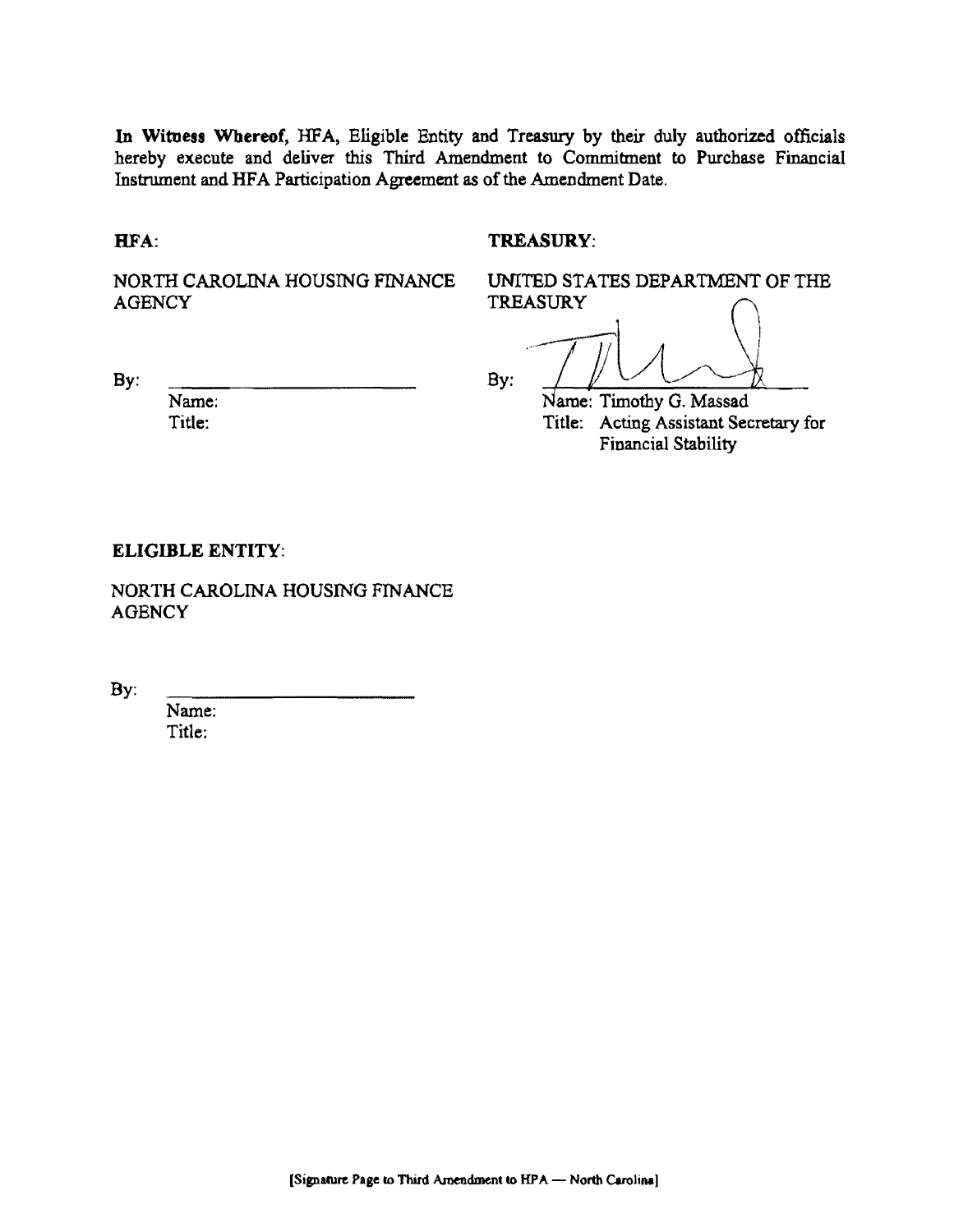# **EXHIBITS AND SCHEDULES**

- Schedule A Basic Information<br>Schedule B Service Schedules
- Schedule B Service Schedules<br>Schedule C Permitted Expenses
- Permitted Expenses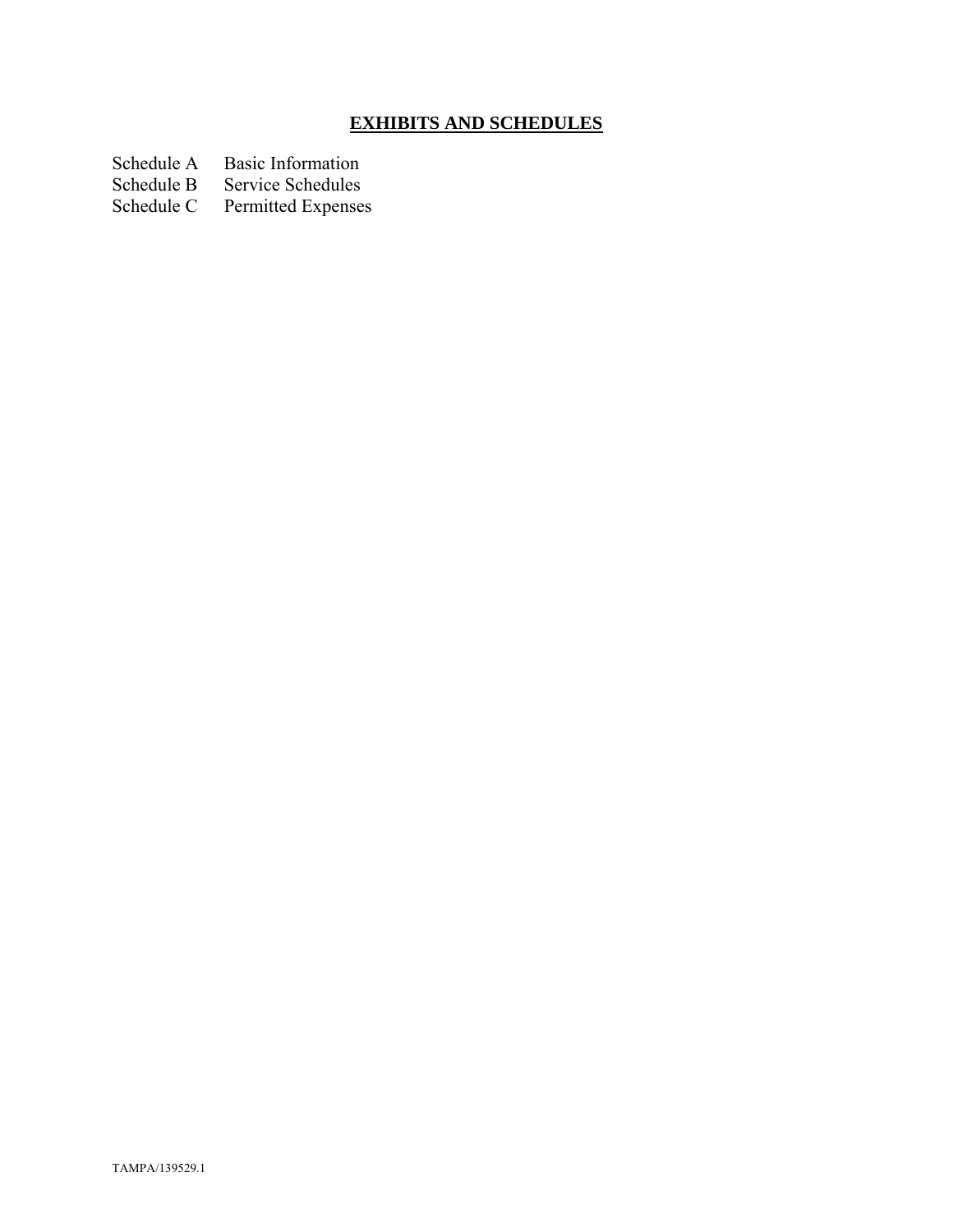## **SCHEDULE A**

#### **BASIC INFORMATION**

Eligible Entity Information:<br>Name of the Eligible Entity:

Jurisdiction of organization: North Carolina

Notice Information:

North Carolina Housing Finance Agency<sup>1</sup>

Corporate or other organizational form: a body politic and corporate under the laws of the State of North Carolina pursuant to N. C. G. S. Chapter 122A

| HFA Information:<br>Name of HFA: | North Carolina Housing Finance Agency <sup>1</sup>                                                                    |
|----------------------------------|-----------------------------------------------------------------------------------------------------------------------|
| Organizational form:             | a body politic and corporate under the laws<br>of the State of North Carolina pursuant to N.<br>C. G. S. Chapter 122A |
| Date of Application:             | June 1, 2010                                                                                                          |
| Date of Action Plan:             | September 1, 2010                                                                                                     |

<sup>&</sup>lt;sup>1</sup> References in the Agreement to the term "HFA" shall mean the North Carolina Housing Finance Agency ("NCHFA") in its capacity as HFA as such term is used in the Agreement; and references in the Agreement to the term "Eligible Entity" shall mean NCHFA, in its capacity as Eligible Entity as such term is used in the Agreement.

1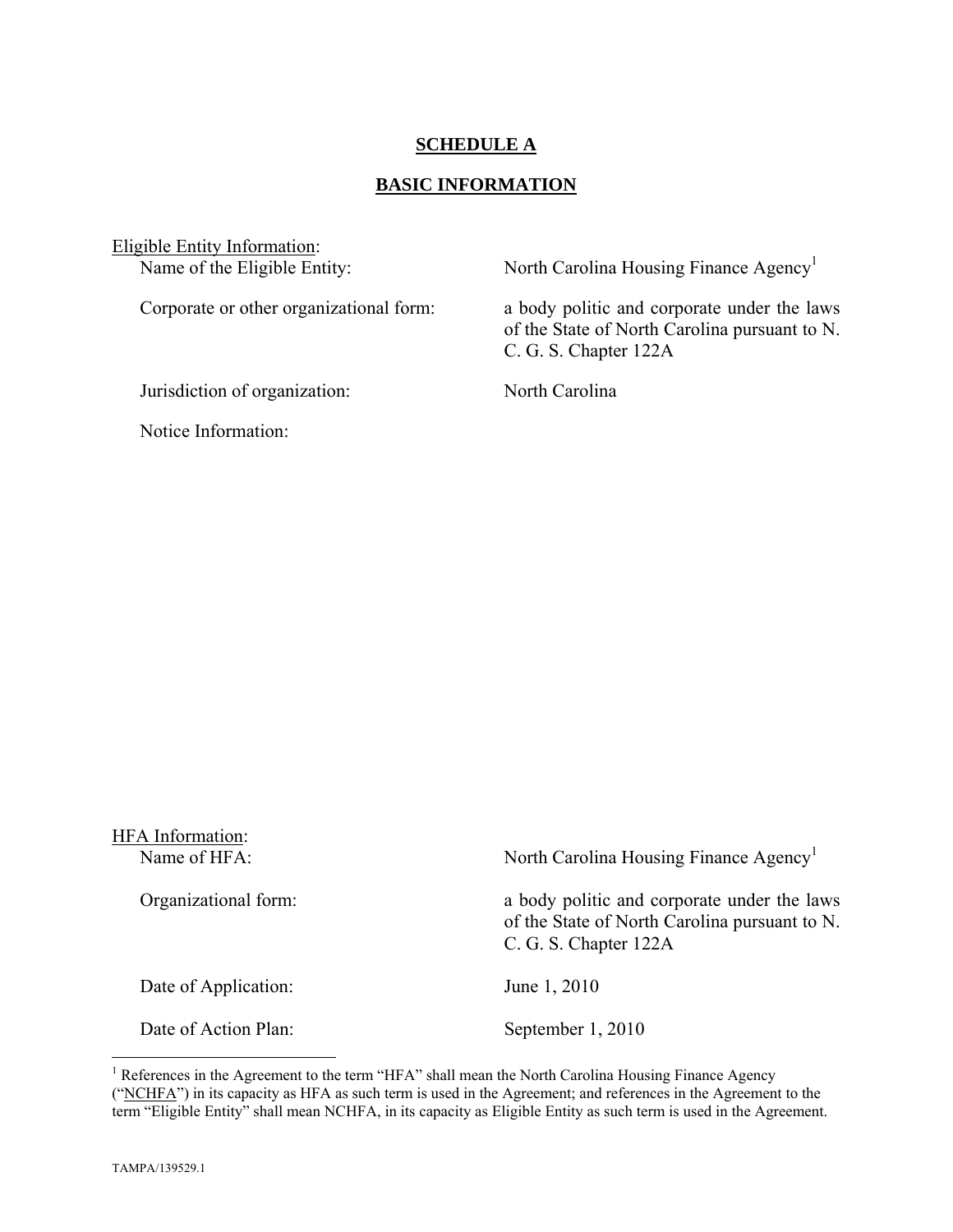Notice Information:

| <b>Program Participation Cap:</b>                                                   | \$482,781,786.00                                                                                                               |
|-------------------------------------------------------------------------------------|--------------------------------------------------------------------------------------------------------------------------------|
| Portion of Program Participation Cap<br>Representing Original HHF Funds:            | \$159,000,000.00                                                                                                               |
| Portion of Program Participation Cap<br><b>Representing Unemployment HHF Funds:</b> | \$120,874,221.00                                                                                                               |
| Permitted Expenses:                                                                 | \$62,200,000.00                                                                                                                |
| Closing Date:                                                                       | August 3, 2010                                                                                                                 |
| <b>First Amendment Date:</b>                                                        | September 23, 2010                                                                                                             |
| <b>Second Amendment Date:</b>                                                       | September 29, 2010                                                                                                             |
| Third Amendment Date:                                                               | December 16, 2010                                                                                                              |
| <b>Eligible Entity Depository Account Information:</b>                              | See account information set forth in the<br>Depository Account Control Agreement<br>Eligible<br>between Treasury and<br>Entity |

regarding the HHF Program.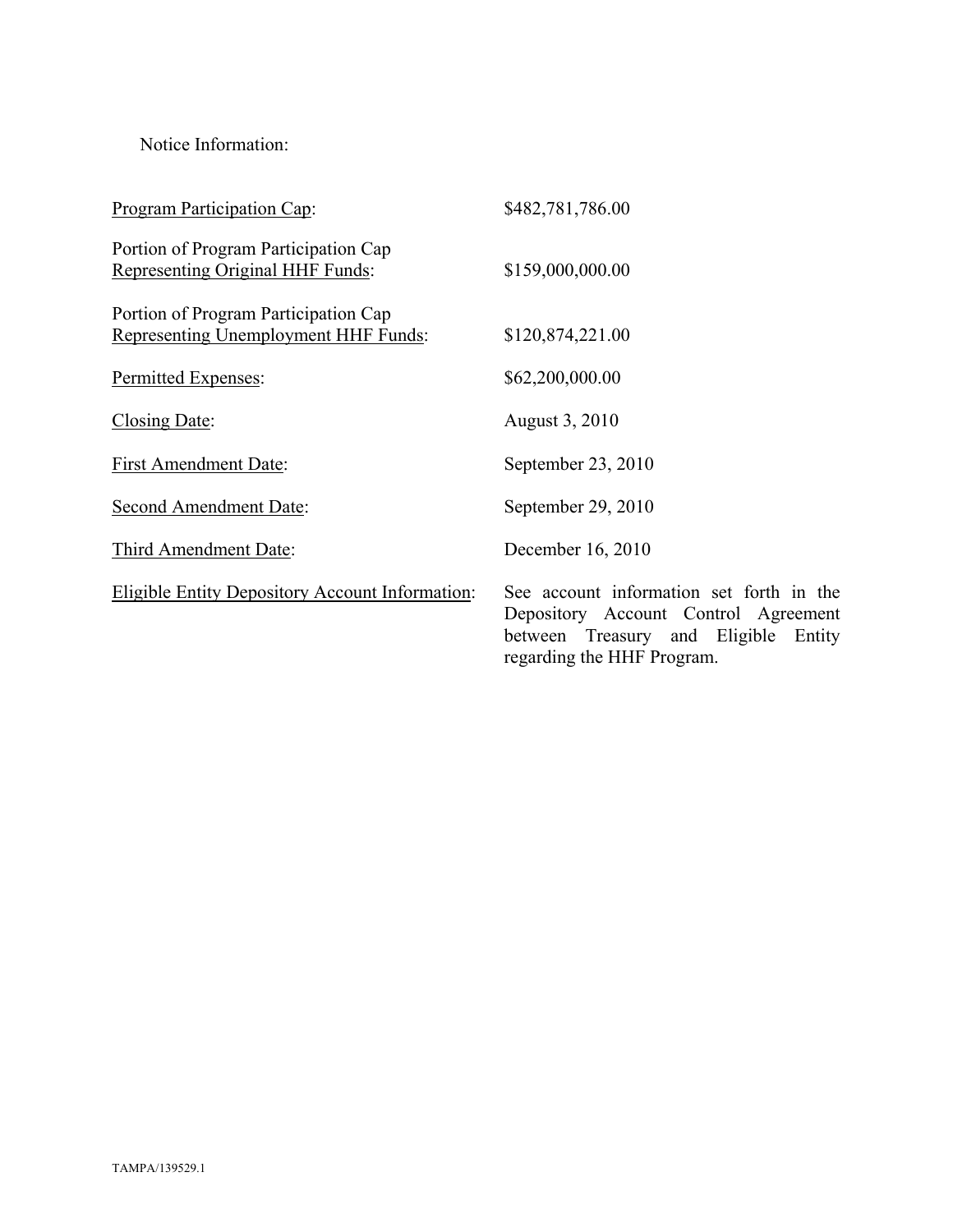## **SCHEDULE B**

## **SERVICE SCHEDULES**

The Service Schedules attached as Schedule B to the Current HPA are hereby deleted in their entirety and replaced with the attached Service Schedules (numbered sequentially as Service Schedule B-1, Service Schedule B-2, et. seq.), which collectively comprise Schedule B to the HPA.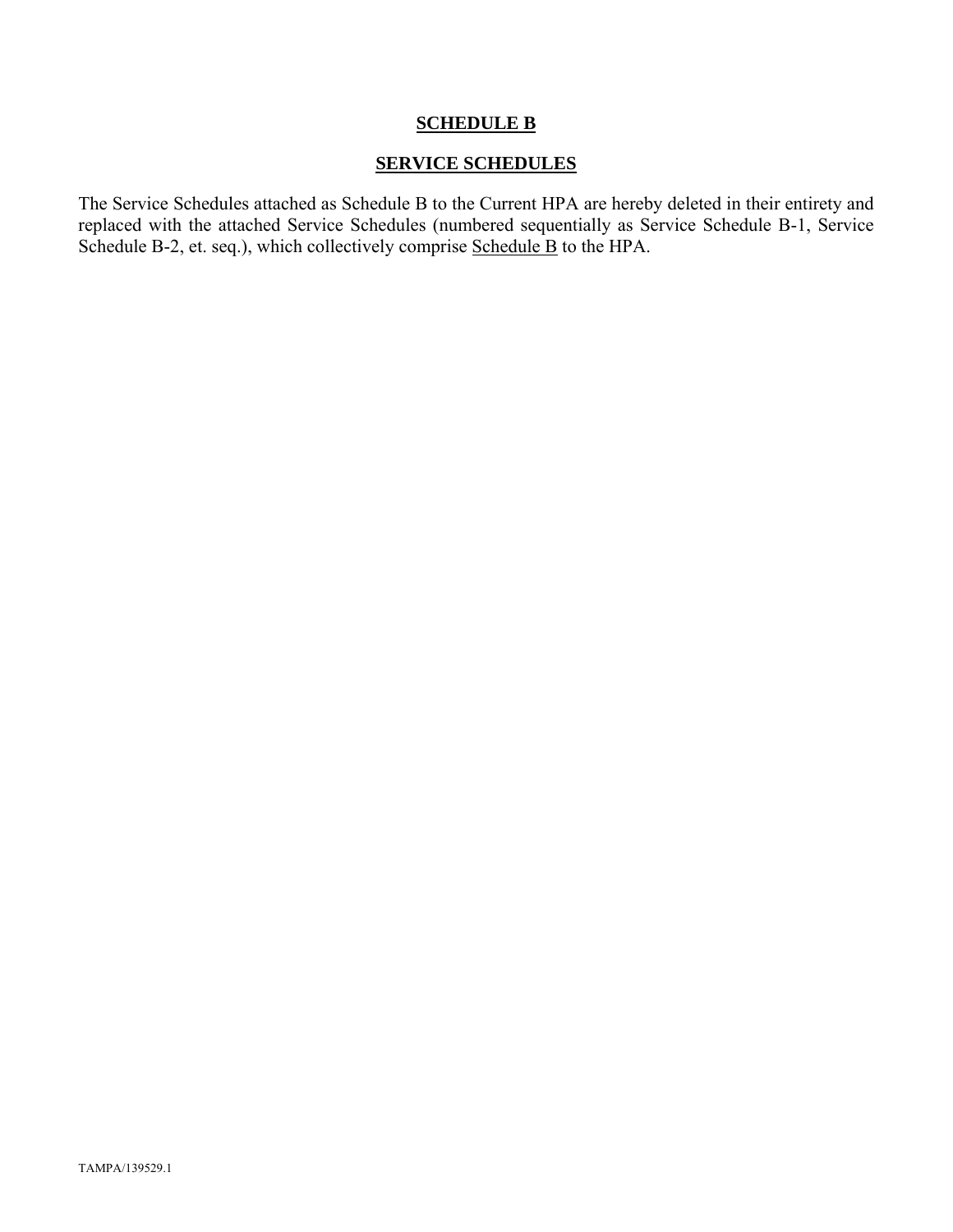#### **North Carolina Housing Finance Agency's Mortgage Payment Program (MPP-1) Summary Guidelines**

| 1. Program Overview             | North Carolina has one of the highest unemployment rates in the   |
|---------------------------------|-------------------------------------------------------------------|
|                                 | country with more than 490,000 people out of work as of April     |
|                                 | 2010. Because unemployed homeowners are not eligible for most     |
|                                 | loss mitigation programs, NCHFA proposes to use a majority of     |
|                                 | our HFA Hardest Hit Funds (HHF) to create the Mortgage            |
|                                 | <b>Payment Program (MPP-1).</b>                                   |
|                                 | This program will provide loans to unemployed homeowners and      |
|                                 | others, who through no fault of their own, are financially unable |
|                                 | to make their mortgage payments and are in danger of losing their |
|                                 | homes to foreclosure. Loan proceeds will be used to pay           |
|                                 | mortgage and mortgage-related expenses (i.e. property taxes,      |
|                                 | homeowner insurance, homeowner dues) until the homeowner          |
|                                 | secures employment or completes training for a new career.        |
| 2. Program Goals                | To assist 5,750 homeowners over the next 3 years. The following   |
|                                 | types of assistance will be provided:                             |
|                                 |                                                                   |
|                                 | <b>Job Search or Short-term Assistance</b>                        |
|                                 | to help homeowners while they look for a new job.                 |
|                                 | <b>Job Training or Long-term Assistance</b>                       |
|                                 | to help homeowners while they complete a job training/education   |
|                                 | program to help secure a new job.                                 |
|                                 |                                                                   |
|                                 | <b>Reinstatement Only or One-time Assistance</b>                  |
|                                 | to help homeowners who have found a new job but need help to      |
|                                 | bring their mortgage current.                                     |
| <b>Target Population/</b><br>3. | Homeowners who are unemployed, suffered another temporary         |
| <b>Areas</b>                    | hardship, and/or reemployed but need help bringing their          |
|                                 | mortgage current.                                                 |
|                                 | This Program will be available in all North Carolina counties.    |
|                                 | NCHFA will provide additional assistance over a longer period of  |
|                                 | time to eligible homeowners living in targeted or "hardest hit"   |
|                                 | counties, those with 2009 unemployment rates greater than or      |
|                                 | equal to $11.3\%$ .                                               |
|                                 |                                                                   |
| 4. Program Allocation           | \$99,400,000.00                                                   |
| (Excluding                      |                                                                   |
| <b>Administrative</b>           |                                                                   |
| <b>Expenses</b> )               |                                                                   |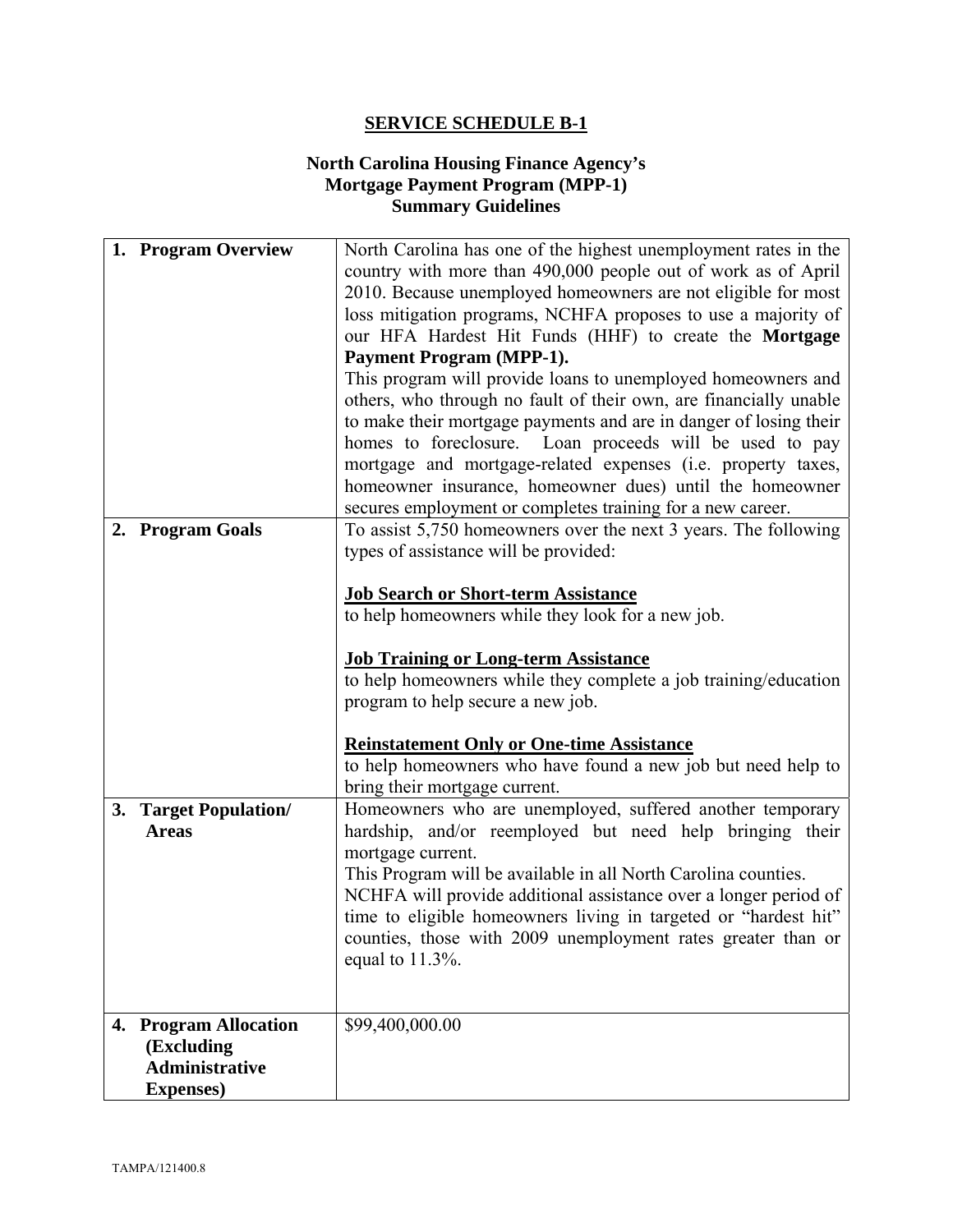|    | <b>5. Borrower Eligibility</b> | Unemployed homeowners, and others, who through no fault of                                                           |
|----|--------------------------------|----------------------------------------------------------------------------------------------------------------------|
|    | Criteria                       | their own, are unable to make their mortgage payments and are at                                                     |
|    |                                | risk of a foreclosure. Homeowners will be required to provide a                                                      |
|    |                                | financial hardship affidavit with appropriate documentation on                                                       |
|    |                                | the cause of their hardship. For most homeowners, this will be                                                       |
|    |                                | documentation from the Employment Security Commission<br>(ESC) confirming a job loss and receipt of unemployment     |
|    |                                | benefits. If information from ESC is unavailable a notarized                                                         |
|    |                                | letter from the former employer indicating job loss was not the                                                      |
|    |                                | fault of the borrower will serve as a substitute. Self Employed                                                      |
|    |                                | borrowers will be required to submit prior tax returns to show a                                                     |
|    |                                | loss of income.                                                                                                      |
|    |                                | Employed homeowners who are delinquent because of a prior job                                                        |
|    |                                | loss or other program eligible hardship but who can resume future                                                    |
|    |                                | payments without additional assistance.                                                                              |
|    |                                |                                                                                                                      |
|    |                                | Satisfactory mortgage payment history prior to the job<br>loss/income loss.                                          |
|    |                                |                                                                                                                      |
|    |                                | Borrowers must meet program underwriting criteria.                                                                   |
|    |                                |                                                                                                                      |
|    |                                | Eligibility for program assistance will be determined primarily by<br>participating foreclosure prevention partners. |
|    |                                |                                                                                                                      |
|    |                                | Funds will be allocated on a first come/approved, first served                                                       |
|    |                                | basis.                                                                                                               |
|    |                                |                                                                                                                      |
|    | 6. Property/Loan               | Existing single-family homes or condominiums (attached or                                                            |
|    | <b>Eligibility Criteria</b>    | detached) including manufactured homes on foundations                                                                |
|    |                                | permanently affixed to real estate owned by the borrower.                                                            |
|    |                                | North Carolina owner-occupied, primary residences only.                                                              |
|    |                                |                                                                                                                      |
|    |                                | Combined Loan-to-Value cannot exceed 125%                                                                            |
|    |                                | Principal, Interest, Taxes and Insurance >31% of household                                                           |
|    |                                | income after job loss/loss of income.                                                                                |
|    |                                |                                                                                                                      |
| 7. | <b>Program Exclusions</b>      | Total Unpaid Principal Balances > \$275,000                                                                          |
|    |                                |                                                                                                                      |
|    |                                | Manufactured homes not considered real property                                                                      |
|    |                                |                                                                                                                      |
|    |                                | Non-legal U.S. resident                                                                                              |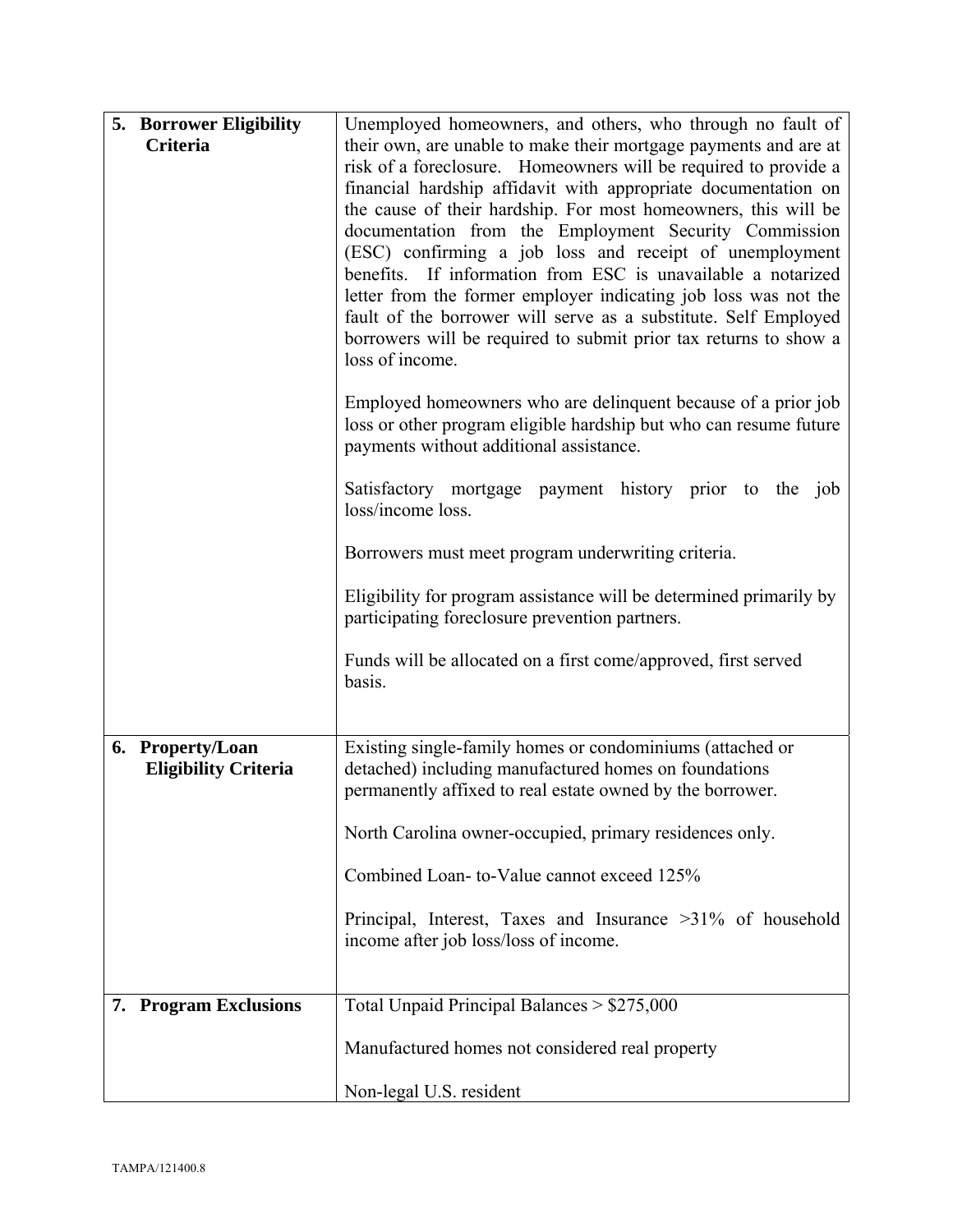| 8. | <b>Structure of</b>        | 10 year, 0% interest, non-recourse, deferred-payment forgivable                                          |
|----|----------------------------|----------------------------------------------------------------------------------------------------------|
|    | <b>Assistance</b>          | subordinate loan. A forgiveness clause will reduce the loan                                              |
|    |                            | amount by 20% a year for every year the borrower stays in the                                            |
|    |                            | home after five years. At the end of the 10 years the note will be                                       |
|    |                            | considered satisfied and NCHFA will release the lien securing the                                        |
|    |                            | note.                                                                                                    |
|    |                            |                                                                                                          |
|    |                            | Loan funds are due and payable if property is sold, refinanced or                                        |
|    |                            | no longer owner occupied (unless otherwise prohibited under                                              |
|    |                            | applicable federal law). Loans are repayable only from proceeds                                          |
|    |                            | to the borrower from a sale or refinance. If the property is sold or                                     |
|    |                            | refinanced and has not increased in equity to the degree necessary                                       |
|    |                            | to repay the note, all or a portion of the note will be forgiven.                                        |
|    |                            | All deferred, subordinate mortgages will be evidenced by a                                               |
|    |                            | promissory note and secured by a deed of trust on the property.                                          |
|    |                            | Borrowers will be required to sign and acknowledge via Written                                           |
|    |                            | Agreement indicating the program guidelines.                                                             |
|    |                            |                                                                                                          |
|    |                            | Any funds returned according to established program guidelines                                           |
|    |                            | will be recaptured and used to assist additional homeowners                                              |
|    |                            | through December 31, 2017. After December 31, 2017 the funds                                             |
|    |                            | will be returned to Treasury.                                                                            |
| 9. | <b>Per Household</b>       | The average loan amount will be \$20,000 per borrower.                                                   |
|    | <b>Assistance</b>          |                                                                                                          |
|    |                            | Targeted Counties (2009 Unemployment Rate $\geq$ 11.3%):                                                 |
|    |                            | Maximum assistance up to \$36,000 and not to exceed 36 months                                            |
|    |                            | per household                                                                                            |
|    |                            |                                                                                                          |
|    |                            | Non-Targeted Counties (2009 Unemployment Rate <11.3%):                                                   |
|    |                            | Maximum assistance up to \$24,000 and not to exceed 24 months                                            |
|    |                            | per household                                                                                            |
|    |                            |                                                                                                          |
|    | 10. Duration of Assistance | Targeted Counties (2009 Unemployment Rate $\geq$ 11.3%):                                                 |
|    |                            | Up to 36 months for those in job training/education program<br>Up to 18 months for those in a job search |
|    |                            |                                                                                                          |
|    |                            | Non-targeted Counties (2009 Unemployment Rate $\leq$ 11.3%):                                             |
|    |                            | Up to 24 months for those in job training/education program                                              |
|    |                            | Up to 12 months for those in a job search                                                                |
|    | 11. Estimated Number of    | 5,750 homeowners over the next 3 years                                                                   |
|    | Participating              |                                                                                                          |
|    | <b>Households</b>          | Estimated number served based on average loan amount of                                                  |
|    |                            | \$20,000 per homeowner.                                                                                  |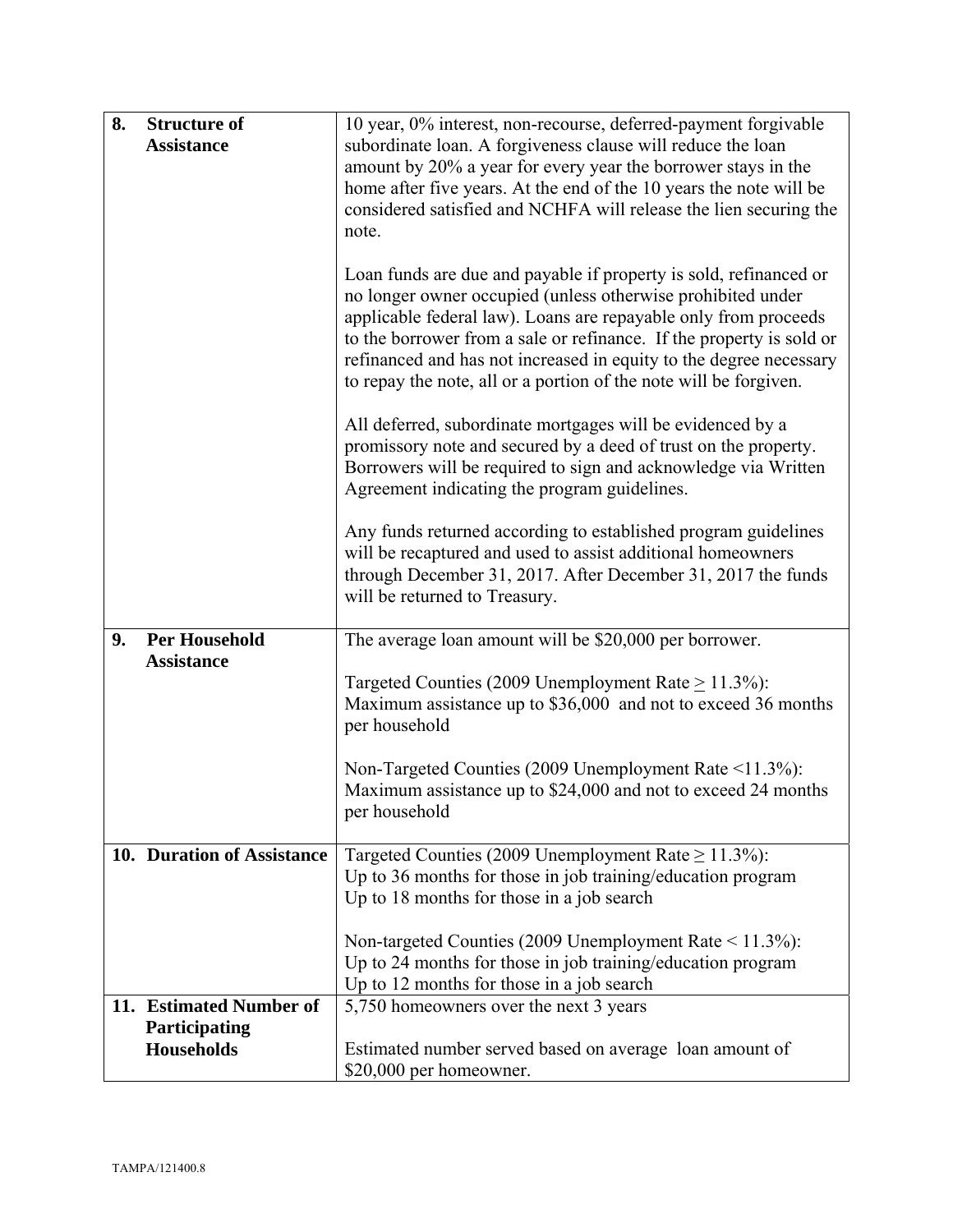| 12. Program Inception/<br><b>Duration</b>                                       | Program will startup within 45-90 days of Treasury approval and<br>will last up to 3 years.                                                                                                                                                                                                                        |
|---------------------------------------------------------------------------------|--------------------------------------------------------------------------------------------------------------------------------------------------------------------------------------------------------------------------------------------------------------------------------------------------------------------|
| 13. Program Interactions<br>with Other Programs<br>(e.g. other HFA<br>programs) | Borrowers can access more than one of our HHF programs, if<br>needed and appropriate. For example, a borrower can receive<br>MPP-1 assistance while they look for a new job and then receive<br>Second Mortgage Refinance Program or Permanent Loan<br>Modification Program assistance once they secure a new job. |
| <b>14. Program Interactions</b><br>with HAMP                                    | The MPP-1 would help borrowers who need more than the 3-6<br>months of assistance available through the new Home Affordable<br>Unemployment Program (UP), scheduled to be available on July<br>1, 2010.                                                                                                            |
|                                                                                 | Borrowers who are eligible for MPP-1 would not be required to<br>participate in UP prior to receiving assistance with MPP-1.                                                                                                                                                                                       |
|                                                                                 | In addition, MPP-1 would also help borrowers who don't qualify<br>for assistance under the new UP because they are more than 3<br>months behind in mortgage payments and/or they are not<br>currently receiving unemployment (i.e. self employed<br>homeowners).                                                   |
|                                                                                 | Finally, borrowers can receive HAMP assistance prior to or after<br>receiving Hardest-Hit Fund assistance. For example, a borrower<br>may receive UP assistance for 3-6 months and then receive MPP-<br>1 assistance for several more months, if needed.                                                           |
|                                                                                 | Once MPP-1 assistance has ended, a borrower may be eligible to<br>receive a loan modification from HAMP, if needed, and eligible.                                                                                                                                                                                  |
| 15. Program Leverage<br>with Other Financial<br><b>Resources</b>                | None                                                                                                                                                                                                                                                                                                               |
| 16. Qualify as an<br>Unemployment<br>Program                                    | $\boxtimes$ No<br>$\Box$ Yes                                                                                                                                                                                                                                                                                       |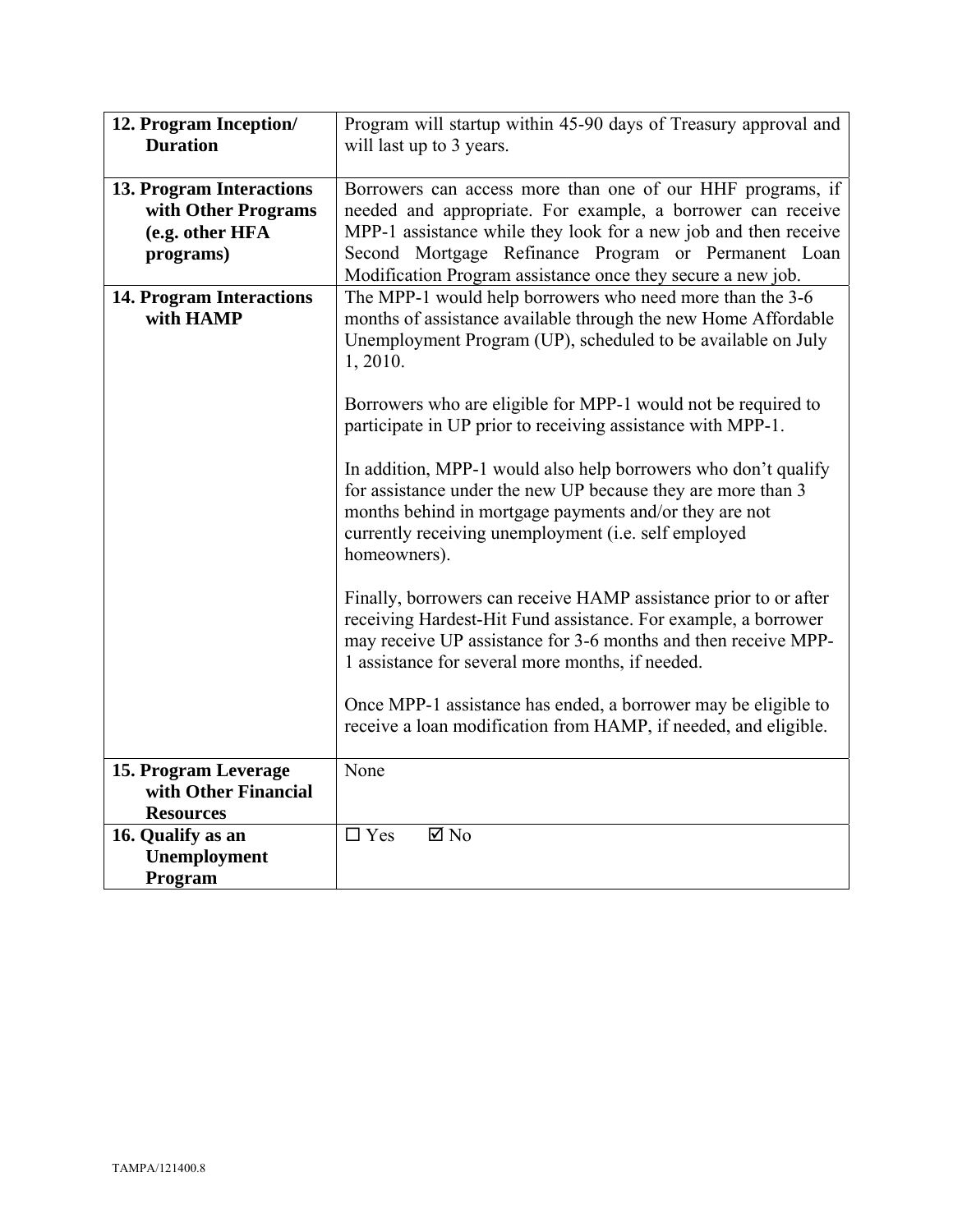### **North Carolina Housing Finance Agency's Mortgage Payment Program (MPP-2) Summary Guidelines**

|    | 1. Program Overview                 | The North Carolina Housing Finance Agency (NCHFA)                                                                                 |
|----|-------------------------------------|-----------------------------------------------------------------------------------------------------------------------------------|
|    |                                     | Mortgage Payment Program (MPP-2) will provide loans to                                                                            |
|    |                                     | unemployed, or substantially underemployed, homeowners who                                                                        |
|    |                                     | through no fault of their own, are financially unable to make their                                                               |
|    |                                     | mortgage payments and are in danger of losing their homes to                                                                      |
|    |                                     | foreclosure. Loan proceeds will be used to pay all mortgage and                                                                   |
|    |                                     | mortgage-related expenses (i.e. property taxes, homeowner                                                                         |
|    |                                     | insurance, mortgage insurance and homeowner association dues),                                                                    |
|    |                                     |                                                                                                                                   |
|    |                                     | including subordinate mortgage loans, until the homeowner                                                                         |
|    |                                     | secures employment or completes training for a new career.                                                                        |
|    | 2. Program Goals                    | To assist 14,090 homeowners over the next 5 years.<br>The                                                                         |
|    |                                     | following types of assistance will be provided:                                                                                   |
|    |                                     | <b>Job Search or Short-term Assistance</b>                                                                                        |
|    |                                     | to help homeowners while they look for a new job.                                                                                 |
|    |                                     |                                                                                                                                   |
|    |                                     | <b>Job Training or Long-term Assistance</b>                                                                                       |
|    |                                     | to help homeowners while they complete a job training/education                                                                   |
|    |                                     | program to help secure a new job.                                                                                                 |
|    |                                     |                                                                                                                                   |
|    |                                     |                                                                                                                                   |
|    |                                     |                                                                                                                                   |
|    |                                     | <b>Reinstatement Only or One-time Assistance</b>                                                                                  |
|    |                                     | to help homeowners who have found a new job but need help to                                                                      |
|    |                                     | bring their mortgage current due to arrearages accumulated during<br>a period of unemployment.                                    |
| 3. | <b>Target</b>                       | unemployed,<br>Homeowners<br>who<br>substantially<br>are<br>or                                                                    |
|    | <b>Population/Areas</b>             | underemployed, and/or reemployed but need help bringing their                                                                     |
|    |                                     | mortgage current.                                                                                                                 |
|    |                                     | This Program will be available in all North Carolina counties.                                                                    |
|    |                                     | NCHFA will provide additional assistance over a longer period of                                                                  |
|    |                                     |                                                                                                                                   |
|    |                                     | time to eligible homeowners living in targeted or "hardest hit"                                                                   |
|    |                                     | counties, those with 2009 unemployment rates greater than or                                                                      |
|    |                                     | equal to $11.3\%$ .                                                                                                               |
|    | <b>Program Allocation</b>           | \$297,381,786.00                                                                                                                  |
|    | (Excluding                          |                                                                                                                                   |
|    | <b>Administrative</b>               |                                                                                                                                   |
|    | <b>Expenses</b> )                   |                                                                                                                                   |
|    | 5. Borrower Eligibility<br>Criteria | Unemployed, or substantially underemployed, homeowners who,                                                                       |
|    |                                     | through no fault of their own, are unable to make their mortgage<br>payments and are at risk of a foreclosure. Homeowners will be |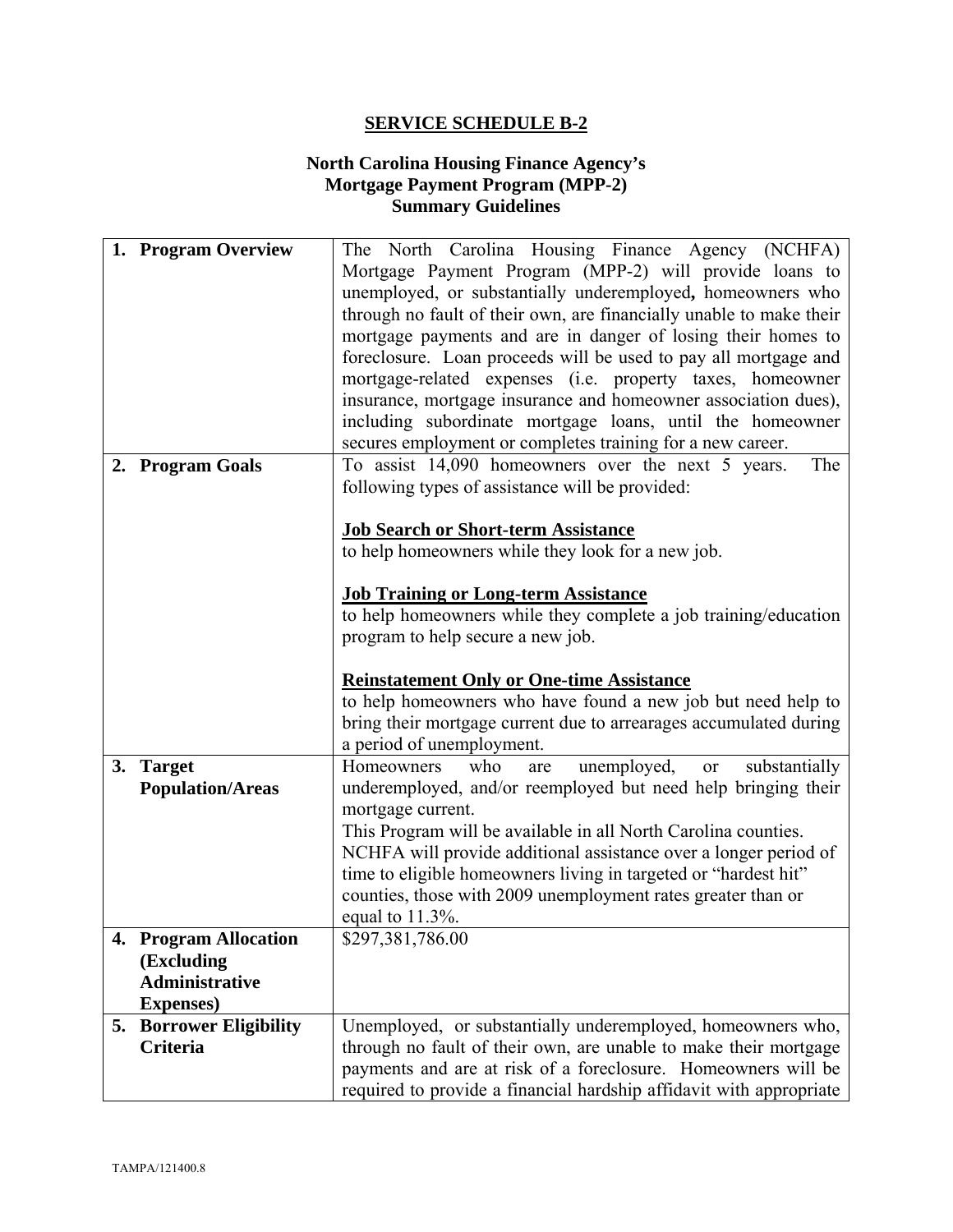|                                                 | documentation of unemployment. For most homeowners, this<br>documentation from the Employment<br>will<br>be<br>Security<br>Commission (ESC) confirming a job loss and receipt of<br>unemployment benefits. If information from ESC is unavailable a<br>notarized letter from the former employer indicating job loss was<br>not the fault of the borrower will serve as a substitute. Self<br>Employed borrowers will be required to submit prior tax returns<br>to show a loss of income. Employed homeowners who are<br>delinquent due to arrearages accumulated during a period of<br>unemployment but who can resume future payments without<br>additional assistance. |
|-------------------------------------------------|----------------------------------------------------------------------------------------------------------------------------------------------------------------------------------------------------------------------------------------------------------------------------------------------------------------------------------------------------------------------------------------------------------------------------------------------------------------------------------------------------------------------------------------------------------------------------------------------------------------------------------------------------------------------------|
|                                                 | All principal, interest, taxes, homeowner insurance, mortgage<br>insurance, homeowner association dues, and the cost of utilities<br>(i.e., electricity, water/sewer, gas, and trash removal) $>31\%$ of<br>household income after job loss/loss of income.                                                                                                                                                                                                                                                                                                                                                                                                                |
|                                                 | Borrowers must meet program underwriting criteria. These<br>criteria include: North Carolina homeowner, home must be<br>occupied as primary residence, job loss must have happened after<br>January 1, 2008, and history of timely mortgage payments prior to<br>the job loss/income loss.                                                                                                                                                                                                                                                                                                                                                                                 |
|                                                 | Eligibility for program assistance will be determined primarily by<br>participating foreclosure prevention partners using NCHFA<br>underwriting criteria.                                                                                                                                                                                                                                                                                                                                                                                                                                                                                                                  |
|                                                 | Funds will be allocated on a first come/approved, first served<br>basis.                                                                                                                                                                                                                                                                                                                                                                                                                                                                                                                                                                                                   |
| 6. Property/Loan<br><b>Eligibility Criteria</b> | Existing single-family homes, duplexes or condominiums<br>(attached or detached) including manufactured homes on<br>foundations permanently affixed to real estate owned by the<br>borrower.                                                                                                                                                                                                                                                                                                                                                                                                                                                                               |
|                                                 | North Carolina owner-occupied, primary residences only.                                                                                                                                                                                                                                                                                                                                                                                                                                                                                                                                                                                                                    |
|                                                 | Combined Loan- to-Value cannot exceed 125%                                                                                                                                                                                                                                                                                                                                                                                                                                                                                                                                                                                                                                 |
| 7. Program Exclusions                           | Total Unpaid Principal Balances > \$275,000                                                                                                                                                                                                                                                                                                                                                                                                                                                                                                                                                                                                                                |
|                                                 | Manufactured homes not considered real property                                                                                                                                                                                                                                                                                                                                                                                                                                                                                                                                                                                                                            |
|                                                 | Non-legal U.S. resident                                                                                                                                                                                                                                                                                                                                                                                                                                                                                                                                                                                                                                                    |
| <b>Structure of</b><br>8.<br><b>Assistance</b>  | 10 year, 0% interest, non-recourse, deferred-payment, forgivable,<br>subordinate loan. A forgiveness clause will reduce the loan                                                                                                                                                                                                                                                                                                                                                                                                                                                                                                                                           |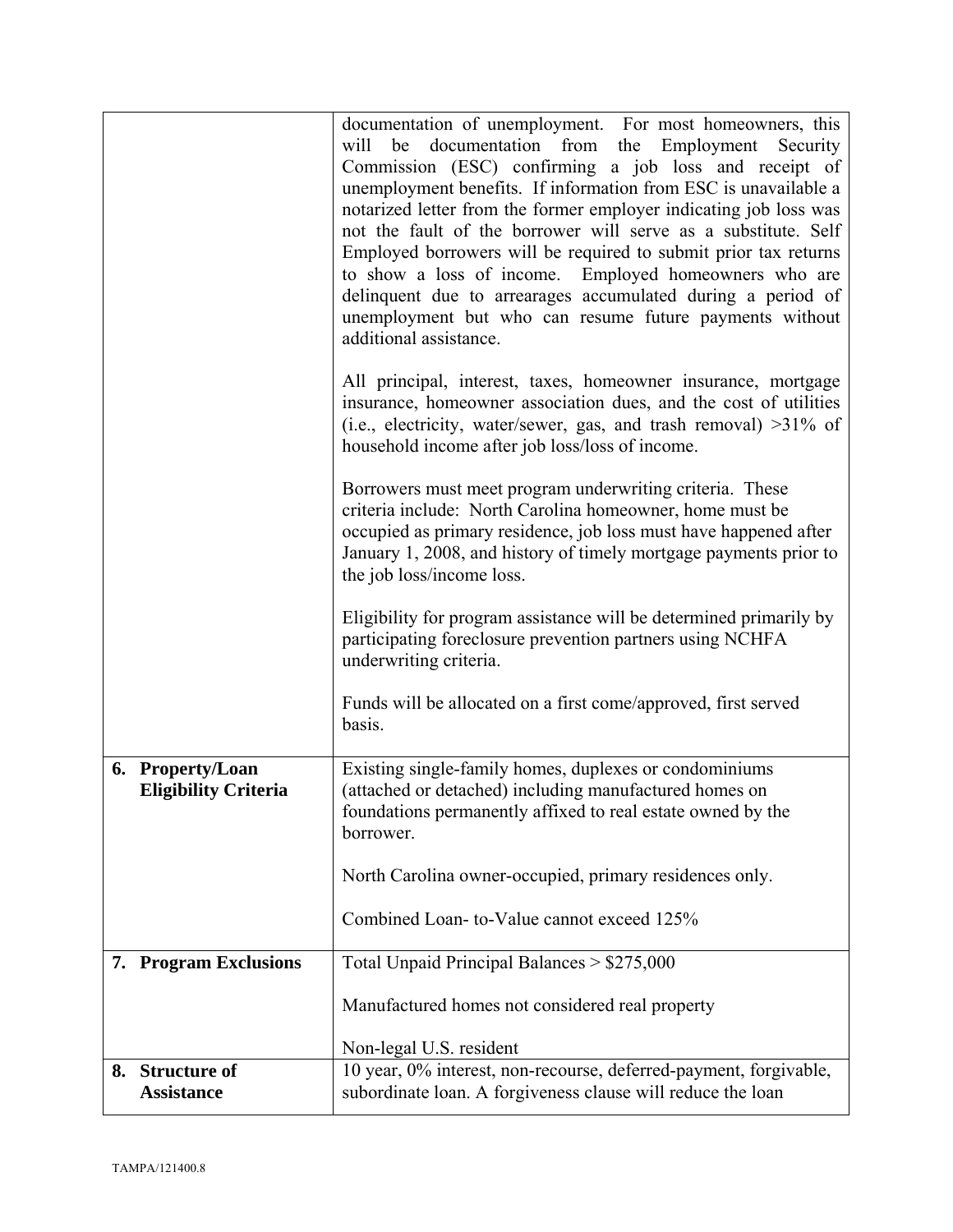|                                   | amount by 20% a year for every year the borrower stays in the<br>home after five years. At the end of the 10 years the note will be<br>considered satisfied and NCHFA will release the lien securing the<br>note.                                                                                                                                                                                                                                       |
|-----------------------------------|---------------------------------------------------------------------------------------------------------------------------------------------------------------------------------------------------------------------------------------------------------------------------------------------------------------------------------------------------------------------------------------------------------------------------------------------------------|
|                                   | Loan funds are due and payable if property is sold, refinanced or<br>no longer owner occupied (unless otherwise prohibited under<br>applicable federal law). Loans are repayable only from proceeds<br>to the borrower from a sale or refinance. If the property is sold or<br>refinanced and has not increased in equity to the degree necessary<br>to fully repay the note, all or the excess portion of the note will be<br>forgiven, as applicable. |
|                                   | NCHFA will agree to subordinate the MPP-2 Loan for borrowers<br>who refinance their mortgage $(s)$ to receive more favorable loan<br>terms. If a borrower refinances their loan to consolidate debt or<br>receives cash out, the borrower would be required to repay the<br>MPP-2 Loan according to the loan terms.                                                                                                                                     |
|                                   | All deferred, subordinate mortgages will be evidenced by a<br>promissory note and secured by a deed of trust on the property.<br>Borrowers will be required to sign and acknowledge the program<br>guidelines with a written agreement.                                                                                                                                                                                                                 |
|                                   | Any funds returned according to established program guidelines<br>will be recaptured and used to assist additional homeowners<br>through December 31, 2017. After December 31, 2017 all<br>remaining and recaptured funds will be returned to Treasury.                                                                                                                                                                                                 |
| 9. Per Household                  | The average loan amount is expected to be \$20,000 per borrower.                                                                                                                                                                                                                                                                                                                                                                                        |
| <b>Assistance</b>                 | Targeted Counties (2009 Unemployment Rate > 11.3%):<br>Maximum assistance up to \$36,000 and not to exceed 36 months<br>per household                                                                                                                                                                                                                                                                                                                   |
|                                   | Non-Targeted Counties (2009 Unemployment Rate <11.3%):<br>Maximum assistance up to \$24,000 and not to exceed 24 months<br>per household                                                                                                                                                                                                                                                                                                                |
| <b>10. Duration of Assistance</b> | Targeted Counties (2009 Unemployment Rate $\geq$ 11.3%):<br>Up to 36 months for those in job training/education program<br>Up to 18 months for those in a job search                                                                                                                                                                                                                                                                                    |
|                                   | Non-targeted Counties (2009 Unemployment Rate $\leq$ 11.3%):<br>Up to 24 months for those in job training/education program<br>Up to 12 months for those in a job search                                                                                                                                                                                                                                                                                |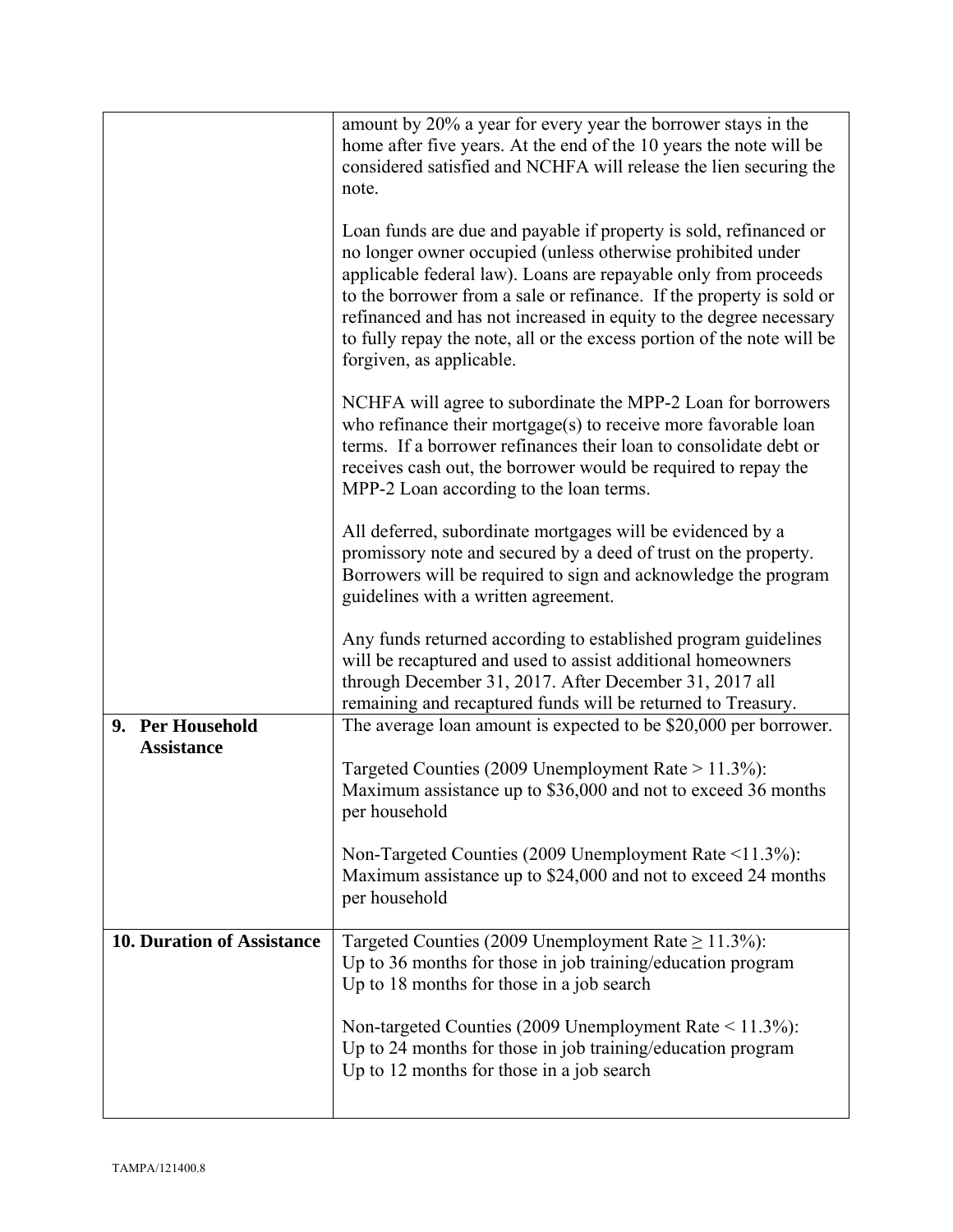| 11. Estimated Number of | 14,090 homeowners.                                               |
|-------------------------|------------------------------------------------------------------|
| Participating           | Estimated number served based on average loan amount of          |
| <b>Households</b>       | \$20,000 per homeowner.                                          |
|                         |                                                                  |
| 12. Program Inception/  | Program will startup within 45-90 days of Treasury approval and  |
| <b>Duration</b>         | program funds are expected to last up to 5 years. Recaptured     |
|                         | funds may be recycled and used in the program up until December  |
|                         | 31, 2017.                                                        |
|                         |                                                                  |
| 13. Program Interaction | Borrowers can access more than one of our HHF programs, if       |
| with Other HFA          | needed and appropriate. For example, a borrower can receive      |
| <b>Programs</b>         | MPP-2 assistance while they look for a new job and then receive  |
|                         | Second Mortgage Refinance Program or Permanent Loan              |
|                         | Modification Program assistance once they secure a new job.      |
|                         |                                                                  |
| 14. Program Interaction | The MPP-2 would help borrowers who need more than the 3-6        |
| with HAMP               | months of assistance available through the new Home Affordable   |
|                         | Unemployment Program (UP), which began in August, 2010.          |
|                         |                                                                  |
|                         | Borrowers who are eligible for MPP-2 would not be required to    |
|                         | participate in UP prior to receiving assistance with MPP-2.      |
|                         |                                                                  |
|                         | In addition, MPP-2 would also help borrowers who don't qualify   |
|                         | for assistance under the new UP because they are more than 3     |
|                         | months behind in mortgage payments and/or they are not           |
|                         | currently receiving unemployment (i.e. self-employed             |
|                         |                                                                  |
|                         | homeowners).                                                     |
|                         |                                                                  |
|                         | Finally, borrowers can receive HAMP assistance prior to or after |
|                         | receiving Hardest-Hit Fund assistance. For example, a borrower   |
|                         | may receive UP assistance for 3-6 months and then receive MPP-   |
|                         | 2 assistance for several more months, if needed.                 |
|                         |                                                                  |
|                         | Once MPP-2 assistance has ended, a borrower may be eligible to   |
|                         | receive a loan modification from HAMP, if needed, and eligible.  |
|                         |                                                                  |
| 15. Program Leverage    | None                                                             |
| with Other Financial    |                                                                  |
| <b>Resources</b>        |                                                                  |
| 16. Qualify as an       | $\boxtimes$ Yes<br>$\square$ No                                  |
| Unemployment            |                                                                  |
| Program                 |                                                                  |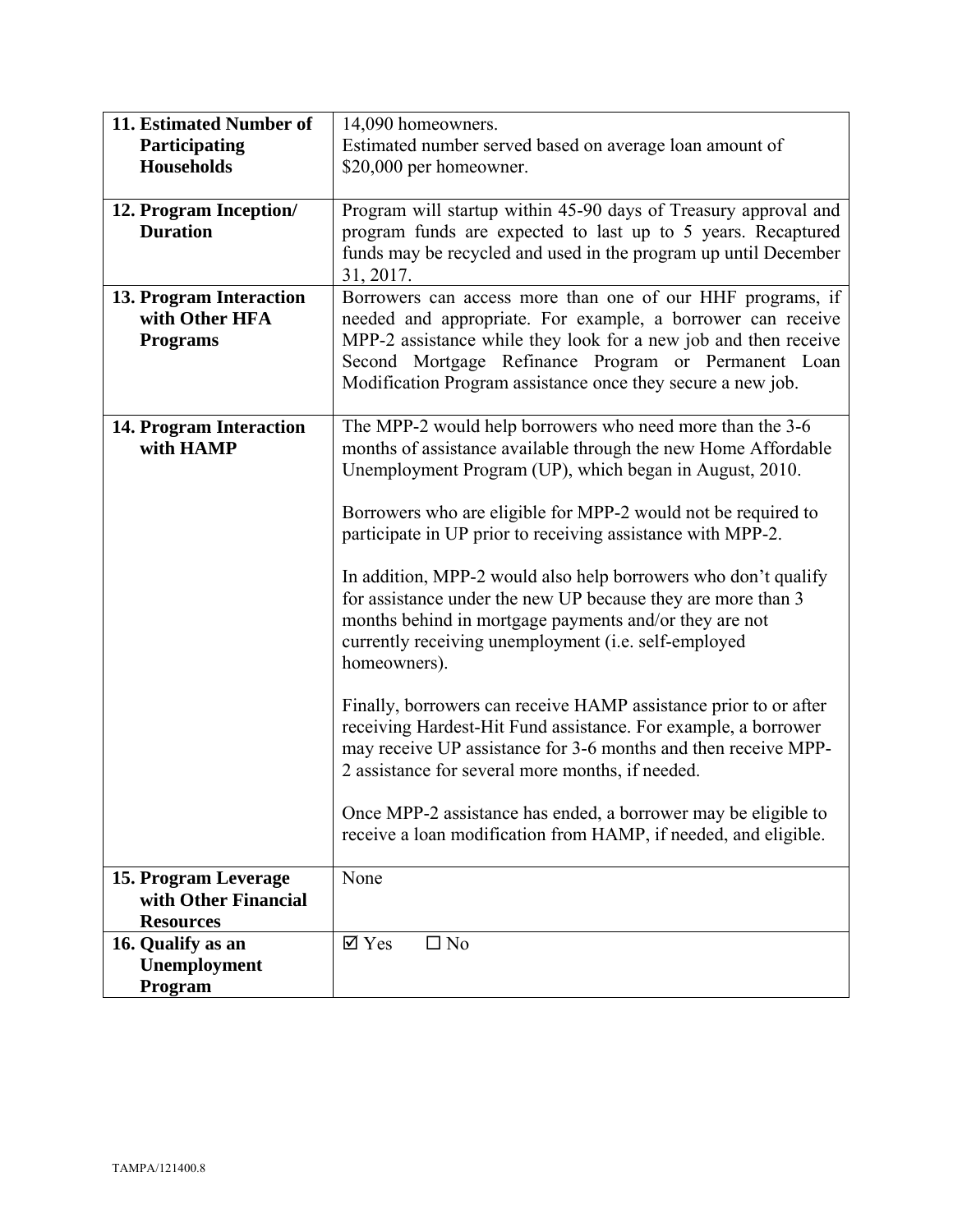### **North Carolina Housing Finance Agency's Second Mortgage Refinance Program (SMRP) Guidelines Summary**

| 1. | <b>Program Overview</b>                                                               | Government officials have estimated about 50% of troubled<br>borrowers have a second mortgage. Homeowners are frequently<br>unable to make their second mortgage payment and are in danger<br>of losing their homes to foreclosure. The Second Mortgage<br>Refinance Program (SMRP) will benefit homeowners, who<br>through no fault of their own, are financially unable to make their<br>second mortgage payment because of a prior job loss, reduced<br>income, or other program eligible hardship.<br>This program will provide a more affordable housing expense by<br>refinancing the second mortgage to a 10 year, $0\%$ interest, non-<br>recourse deferred-payment forgivable subordinate loan. |
|----|---------------------------------------------------------------------------------------|----------------------------------------------------------------------------------------------------------------------------------------------------------------------------------------------------------------------------------------------------------------------------------------------------------------------------------------------------------------------------------------------------------------------------------------------------------------------------------------------------------------------------------------------------------------------------------------------------------------------------------------------------------------------------------------------------------|
| 2. | <b>Program Goals</b>                                                                  | To assist 1,000 homeowners facing foreclosure in targeted or<br>"hardest hit" counties, those with 2009 unemployment rates at or<br>above 11.3%.<br>The goal of this program is to extinguish the existing second<br>mortgage and replace it with a 10 year, 0% interest, non-recourse,<br>deferred-payment forgivable subordinate loan. This will reduce<br>the borrower's monthly mortgage payment and in some instances<br>may expedite movement of a qualified applicant into a HAMP<br>first mortgage modification process.                                                                                                                                                                         |
| 3. | <b>Target Population/</b><br><b>Areas</b>                                             | Our target population will be homeowners facing foreclosure in<br>counties with a 2009 unemployment rates at or above 11.3%.                                                                                                                                                                                                                                                                                                                                                                                                                                                                                                                                                                             |
| 4. | <b>Program Allocation</b><br>(Excluding<br><b>Administrative</b><br><b>Expenses</b> ) | \$15,000,000.00                                                                                                                                                                                                                                                                                                                                                                                                                                                                                                                                                                                                                                                                                          |
| 5. | <b>Borrower Eligibility</b><br>Criteria                                               | Eligible homeowners must be those facing foreclosure due to<br>recent unemployment, loss of income, reduction in income, or<br>other demonstrated financial hardships. Homeowners will be<br>required to provide a financial hardship affidavit with appropriate<br>documentation on the cause of the hardship.<br>Satisfactory 1st and $2nd$ mortgage payment history prior to job<br>loss, reduced income or other program eligible hardship.<br>Borrowers must meet program underwriting criteria.<br>Funds will be allocated on a first come/approved, first served                                                                                                                                  |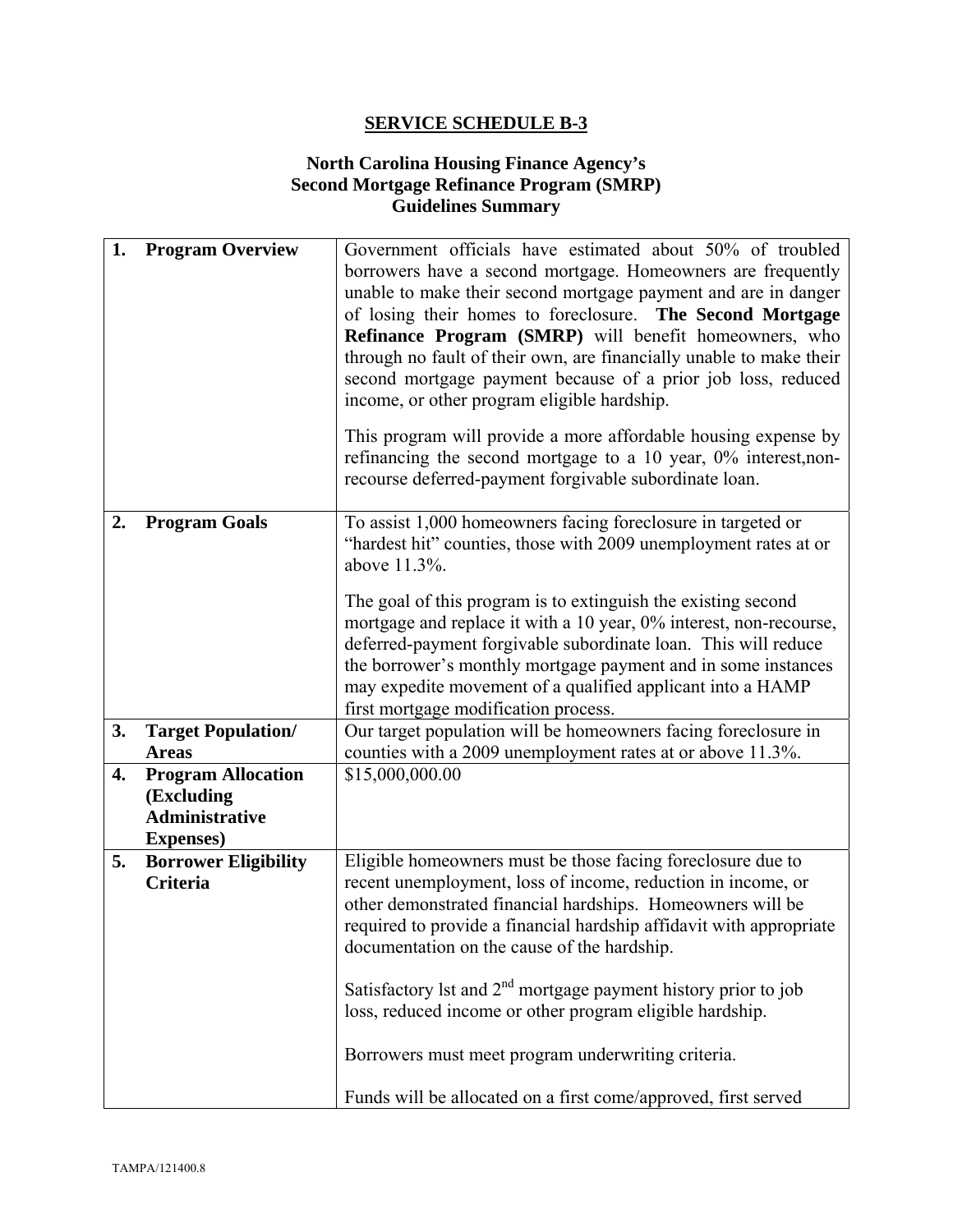|    |                             | basis.                                                             |
|----|-----------------------------|--------------------------------------------------------------------|
| 6. | <b>Property/Loan</b>        | Existing single-family homes or condominiums (attached or          |
|    | <b>Eligibility Criteria</b> | detached) including manufactured homes on foundations              |
|    |                             | permanently affixed to real estate owned by the borrower.          |
|    |                             |                                                                    |
|    |                             | Owner-occupied, primary residences only.                           |
|    |                             |                                                                    |
|    |                             | Combined Loan to Value cannot exceed 125%.                         |
|    |                             |                                                                    |
|    |                             | Properties must be located within North Carolina counties having   |
|    |                             | unemployment rates at or above 11.3% in 2009.                      |
| 7. | <b>Program Exclusions</b>   | Total Unpaid Principal Balances > \$275,000                        |
|    |                             |                                                                    |
|    |                             |                                                                    |
|    |                             | Manufactured homes not considered real property.                   |
|    |                             |                                                                    |
|    |                             | If the homeowner is HAMP eligible and the second mortgage is       |
|    |                             | held by a 2MP servicer.                                            |
|    |                             |                                                                    |
|    |                             | Non-legal U.S. resident                                            |
| 8. | <b>Structure of</b>         | 10 year, 0% interest, non-recourse, deferred-payment forgivable    |
|    | <b>Assistance</b>           | subordinate loan. A forgiveness clause will reduce the loan        |
|    |                             | amount by 20% a year for every year the borrower stays in the      |
|    |                             | home after five years. At the end of the 10 years the note will be |
|    |                             | considered satisfied and NCHFA will release the lien securing the  |
|    |                             | note.                                                              |
|    |                             |                                                                    |
|    |                             | Loan funds are due and payable if property is sold, refinanced or  |
|    |                             | no longer owner occupied (unless otherwise prohibited under        |
|    |                             | applicable federal law). Loans are repayable only from proceeds    |
|    |                             | to the borrower from a sale or refinance. If the property is sold  |
|    |                             | or refinanced and has not increased in equity to the degree        |
|    |                             | necessary to repay the note, all or a portion of the note will be  |
|    |                             | forgiven.                                                          |
|    |                             |                                                                    |
|    |                             | All deferred subordinate mortgages will be evidenced by a          |
|    |                             | promissory note and secured by a deed of trust on the property.    |
|    |                             | Borrowers will be required to sign and acknowledge via Written     |
|    |                             | Agreement indicating the program guidelines and terms prior to     |
|    |                             | refinancing the second mortgage and obtaining a subordinate loan   |
|    |                             | under this program.                                                |
|    |                             |                                                                    |
|    |                             | Any funds returned according to established program guidelines     |
|    |                             | will be recaptured and used to assist additional homeowners        |
|    |                             | through December 31, 2017. After December 31, 2017 the funds       |
|    |                             | will be returned to Treasury.                                      |
|    |                             |                                                                    |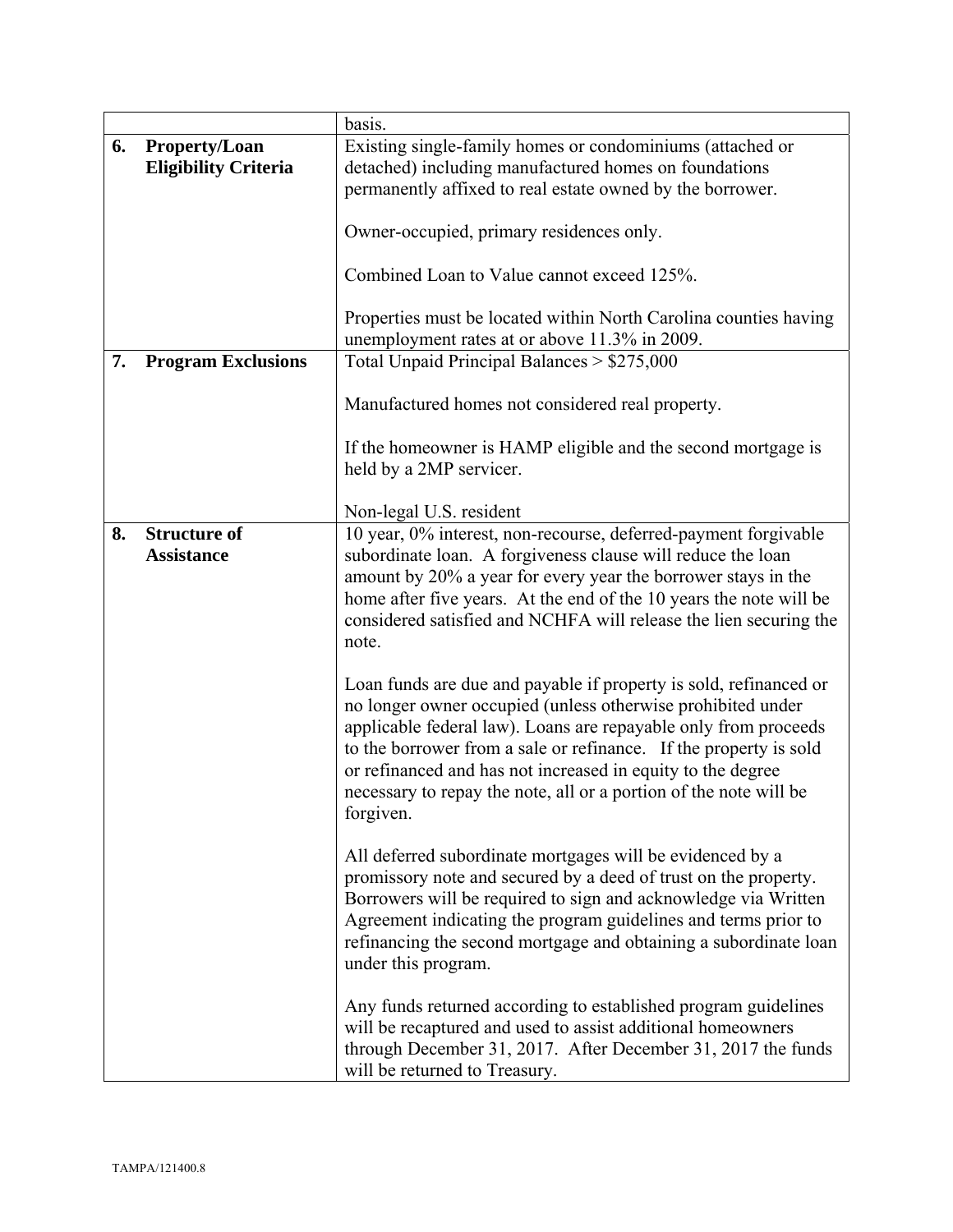| 9.                                       | <b>Per Household</b>                                                                   | Under this program, eligible borrowers may receive up to \$30,000     |  |
|------------------------------------------|----------------------------------------------------------------------------------------|-----------------------------------------------------------------------|--|
|                                          | <b>Assistance</b>                                                                      | plus closing costs as a subordinate loan.                             |  |
|                                          |                                                                                        | If \$30,000 is insufficient to extinguish the second mortgage, the    |  |
|                                          |                                                                                        | Agency will only offer these funds if the second lien holder is       |  |
|                                          |                                                                                        | willing to take the amount supplied to extinguish the debt without    |  |
|                                          |                                                                                        | a deficiency judgment.                                                |  |
|                                          | 10. Duration of Assistance                                                             | Assistance under SMRP is a one-time payment.                          |  |
|                                          | 11. Estimated Number of                                                                | 1,000 homeowners                                                      |  |
|                                          | Participating                                                                          |                                                                       |  |
|                                          | <b>Households</b>                                                                      |                                                                       |  |
|                                          | 12. Program Inception/                                                                 | The program will be available approximately in June 2011 and          |  |
|                                          | <b>Duration</b>                                                                        | will last up to 3 years.                                              |  |
|                                          | 13. Program Interactions                                                               | Homeowners who have participated in the Mortgage Payment              |  |
|                                          | with Other Programs                                                                    | Program (MPP) may be eligible to participate in SMRP if the           |  |
|                                          | (e.g. other HFA                                                                        | borrower has become reemployed and has a need.                        |  |
|                                          | programs)                                                                              |                                                                       |  |
|                                          | 14. Program Interactions                                                               | Extinguishing the second mortgage may expedite movement of            |  |
|                                          | with HAMP                                                                              | qualified applicants into a HAMP first modification process.          |  |
|                                          | 15. Program Leverage<br>If lender holds the first and second mortgage and the combined |                                                                       |  |
| with Other Financial<br><b>Resources</b> |                                                                                        | loan to value (CLTV) is $\geq 110\%$ , the lender will be required to |  |
|                                          |                                                                                        | make a minimum 20% match of the second mortgage amount.               |  |
|                                          |                                                                                        |                                                                       |  |
|                                          |                                                                                        | If lender only holds the second mortgage and the combined loan        |  |
|                                          |                                                                                        | to value (CLTV) is $\geq$ 100%, the second mortgage lender will be    |  |
|                                          |                                                                                        | required to make a minimum 20% match of the second mortgage           |  |
|                                          |                                                                                        | amount.                                                               |  |
|                                          | 16. Qualify as an                                                                      | $\boxtimes$ No<br>$\Box$ Yes                                          |  |
|                                          | Unemployment                                                                           |                                                                       |  |
|                                          | Program                                                                                |                                                                       |  |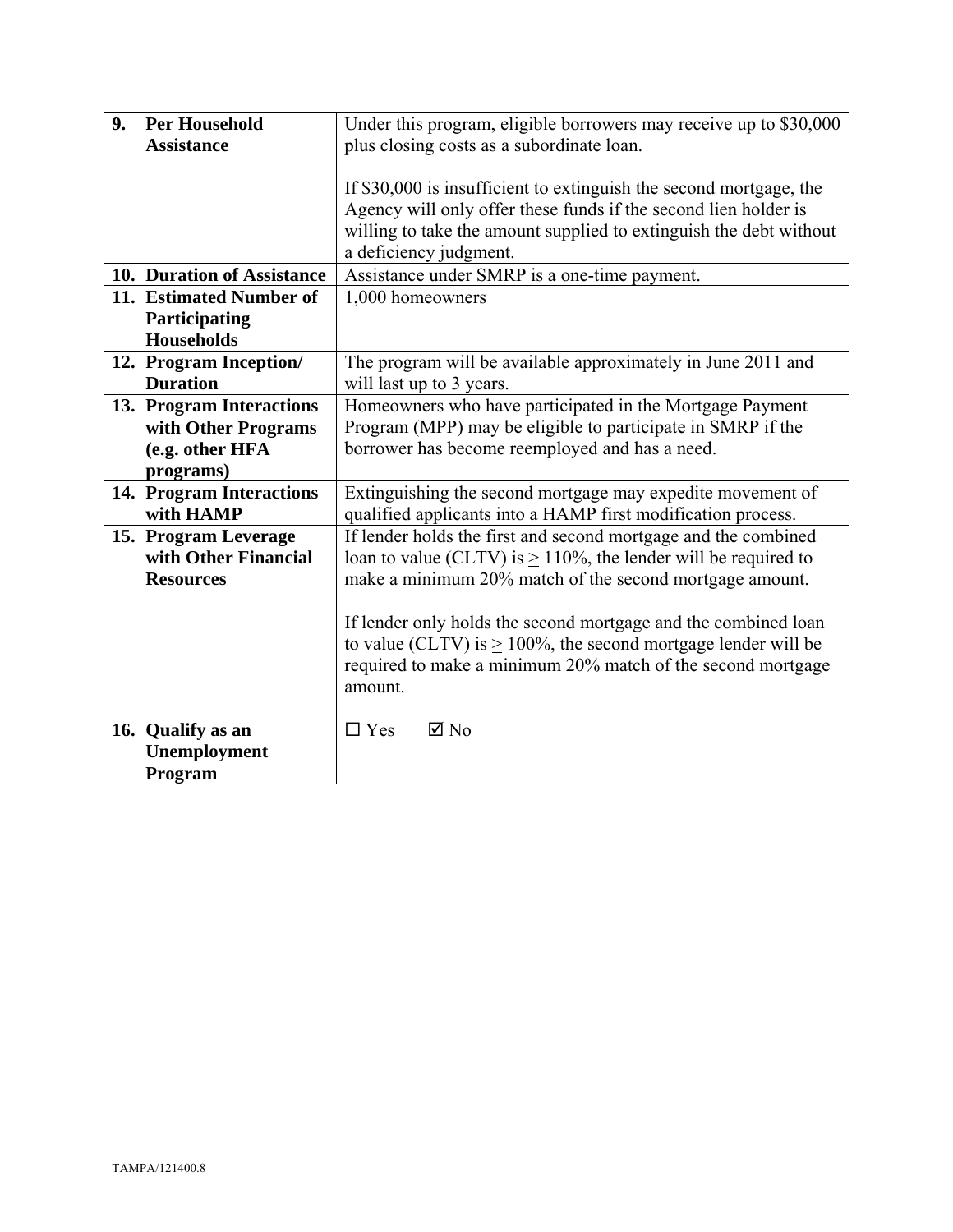## **North Carolina Housing Finance Agency's Permanent Loan Modification Program (PLMP) Guidelines Summary**

| 1. | <b>Program Overview</b>                                                               | The goal of this program is to provide a quick and streamlined<br>method for modifying lst mortgage loans for homeowners whose<br>mortgages have become unsustainable as the result of a program<br>eligible hardship. The Permanent Loan Modification Program<br>(PLMP) will provide a principal reduction with the added option        |  |
|----|---------------------------------------------------------------------------------------|------------------------------------------------------------------------------------------------------------------------------------------------------------------------------------------------------------------------------------------------------------------------------------------------------------------------------------------|--|
|    |                                                                                       | of a rate decrease and/or term extension by the lender to achieve a<br>monthly payment that does not exceed 31% of gross monthly<br>household income.                                                                                                                                                                                    |  |
| 2. | <b>Program Goals</b>                                                                  | To assist 440 homeowners facing foreclosure.                                                                                                                                                                                                                                                                                             |  |
|    |                                                                                       | The goal of the program is to decrease the number of home<br>owners losing their homes to foreclosure. Secondary goals<br>include stabilization of neighborhoods and protecting home<br>values of surrounding properties.                                                                                                                |  |
|    |                                                                                       | This program will provide immediate mortgage payment relief<br>and stable long term mortgage payments for the life of the loan.                                                                                                                                                                                                          |  |
| 3. | <b>Target Population/</b><br><b>Areas</b>                                             | Homeowners suffering a program eligible financial hardship<br>related to reduction of income or changed employment<br>circumstances.                                                                                                                                                                                                     |  |
|    |                                                                                       | This Program will be available in all North Carolina counties.                                                                                                                                                                                                                                                                           |  |
| 4. | <b>Program Allocation</b><br>(Excluding<br><b>Administrative</b><br><b>Expenses</b> ) | \$8,800,000.00                                                                                                                                                                                                                                                                                                                           |  |
| 5. | <b>Borrower Eligibility</b><br><b>Criteria</b>                                        | Eligible homeowners must be those with program eligible<br>financial hardship due to recent unemployment, loss of income,<br>reduction of income, or other demonstrated financial hardships.<br>Homeowners will be required to provide a financial hardship<br>affidavit with appropriate documentation on the cause of the<br>hardship. |  |
|    |                                                                                       | Satisfactory mortgage payments prior to job loss, reduction in<br>income or other program eligible hardship.                                                                                                                                                                                                                             |  |
|    |                                                                                       | Borrowers must meet program underwriting criteria.                                                                                                                                                                                                                                                                                       |  |
|    |                                                                                       | Funds will be allocated on a first come/approved, first served<br>basis.                                                                                                                                                                                                                                                                 |  |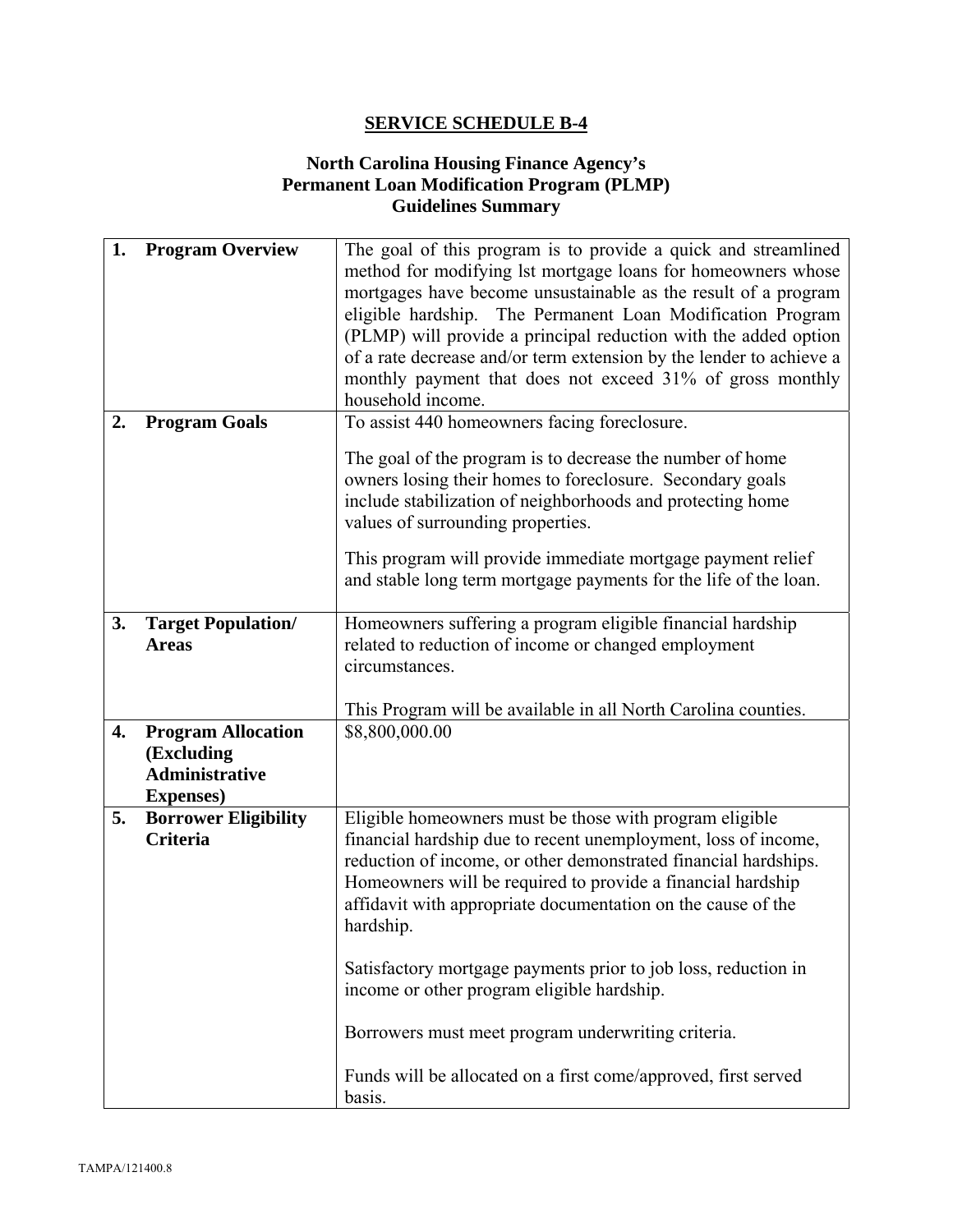| 6.                                                      | <b>Property/Loan</b>                      | Existing single-family homes or condominiums (attached or                                                                                                                                                                                                                                                                                                                                                                      |  |
|---------------------------------------------------------|-------------------------------------------|--------------------------------------------------------------------------------------------------------------------------------------------------------------------------------------------------------------------------------------------------------------------------------------------------------------------------------------------------------------------------------------------------------------------------------|--|
|                                                         | <b>Eligibility Criteria</b>               | detached) including manufactured homes on foundations                                                                                                                                                                                                                                                                                                                                                                          |  |
|                                                         |                                           | permanently affixed to real estate owned by the borrower.                                                                                                                                                                                                                                                                                                                                                                      |  |
|                                                         |                                           | North Carolina owner-occupied, primary residences only.                                                                                                                                                                                                                                                                                                                                                                        |  |
|                                                         |                                           | Combined Loan to Value cannot exceed 125%.                                                                                                                                                                                                                                                                                                                                                                                     |  |
| 7.                                                      | <b>Program Exclusions</b>                 | Total Unpaid Principal Balances > \$275,000                                                                                                                                                                                                                                                                                                                                                                                    |  |
|                                                         |                                           |                                                                                                                                                                                                                                                                                                                                                                                                                                |  |
|                                                         |                                           | Manufactured homes not considered real property                                                                                                                                                                                                                                                                                                                                                                                |  |
|                                                         |                                           | Non-legal U.S. resident                                                                                                                                                                                                                                                                                                                                                                                                        |  |
|                                                         |                                           | The term and rate reduction options will not be available to a<br>homeowner that is eligible for HAMP.                                                                                                                                                                                                                                                                                                                         |  |
| <b>Structure of</b><br>8.<br><b>Assistance</b><br>note. |                                           | 10 year, 0% interest, non-recourse, deferred-payment forgivable<br>subordinate loan. A forgiveness clause will reduce the loan<br>amount by 20% a year for every year the borrower stays in the<br>home after five years. At the end of the 10 years the note will be<br>considered satisfied and NCHFA will release the lien securing the                                                                                     |  |
|                                                         |                                           | Loan funds are due and payable to NCHFA if home is sold,<br>refinanced or no longer owner occupied (unless otherwise<br>prohibited under applicable federal law). Loans are repayable<br>only from proceeds to the borrower from a sale or refinance. If<br>the property is sold or refinanced and has not increased in equity<br>to the degree necessary to repay the note, all or a portion of the<br>note will be forgiven. |  |
|                                                         |                                           | All deferred subordinate mortgages will be evidenced by a<br>promissory note and secured by a deed of trust on the property.<br>Borrowers will be required to sign and acknowledge via Written<br>Agreement indicating the program guidelines and terms prior to<br>modifying their loan and obtaining a subordinate loan under this<br>program.                                                                               |  |
|                                                         |                                           | Any funds returned according to established program guidelines<br>will be recaptured and used to assist additional homeowners<br>through December 31, 2017. After December 31, 2017 the funds<br>will be returned to Treasury.                                                                                                                                                                                                 |  |
| 9.                                                      | <b>Per Household</b><br><b>Assistance</b> | Under this program, each eligible borrower may receive up to<br>\$30,000 as a subordinate loan.                                                                                                                                                                                                                                                                                                                                |  |
|                                                         | 10. Duration of Assistance                | Assistance under PLMP is a one-time payment.                                                                                                                                                                                                                                                                                                                                                                                   |  |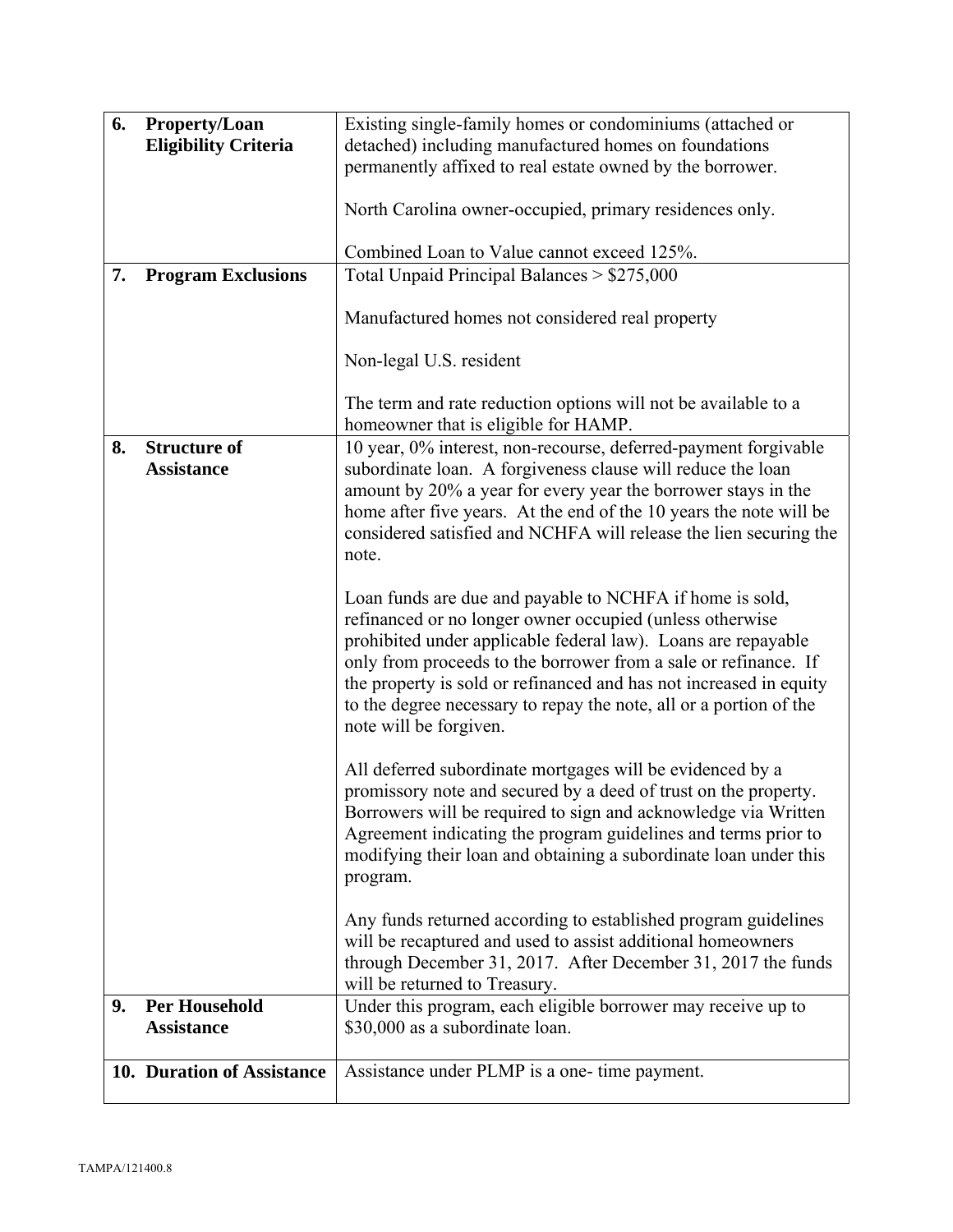| 11. Estimated Number of  | We anticipate approximately 440 homeowners will be helped.        |  |
|--------------------------|-------------------------------------------------------------------|--|
| <b>Participating</b>     |                                                                   |  |
| <b>Households</b>        |                                                                   |  |
| 12. Program Inception/   | The program will be available approximately in September 2011     |  |
| <b>Duration</b>          | and will last up to 3 years.                                      |  |
| 13. Program Interactions | Homeowners who have participated in the Mortgage Payment          |  |
| with Other Programs      | Program (MPP) may be eligible to participate in PLMP if the       |  |
| (e.g. other HFA          | borrower has become reemployed and has a need.                    |  |
| programs)                |                                                                   |  |
| 14. Program Interactions | None.                                                             |  |
| with HAMP                |                                                                   |  |
| 15. Program Leverage     | We will not require investors to match the contributions that are |  |
| with Other Financial     | made with the Hardest Hit Funds for the Permanent Loan            |  |
| <b>Resources</b>         | Modification Program. However, it is anticipated that certain     |  |
|                          | original first lien providers may consider (where permitted) a    |  |
|                          | reduction in interest income (interest rate reduction) or an      |  |
|                          | extension of loan terms as a result of the loan modification.     |  |
| 16. Qualify as an        | $\boxtimes$ No<br>$\Box$ Yes                                      |  |
| <b>Unemployment</b>      |                                                                   |  |
| <b>Program</b>           |                                                                   |  |